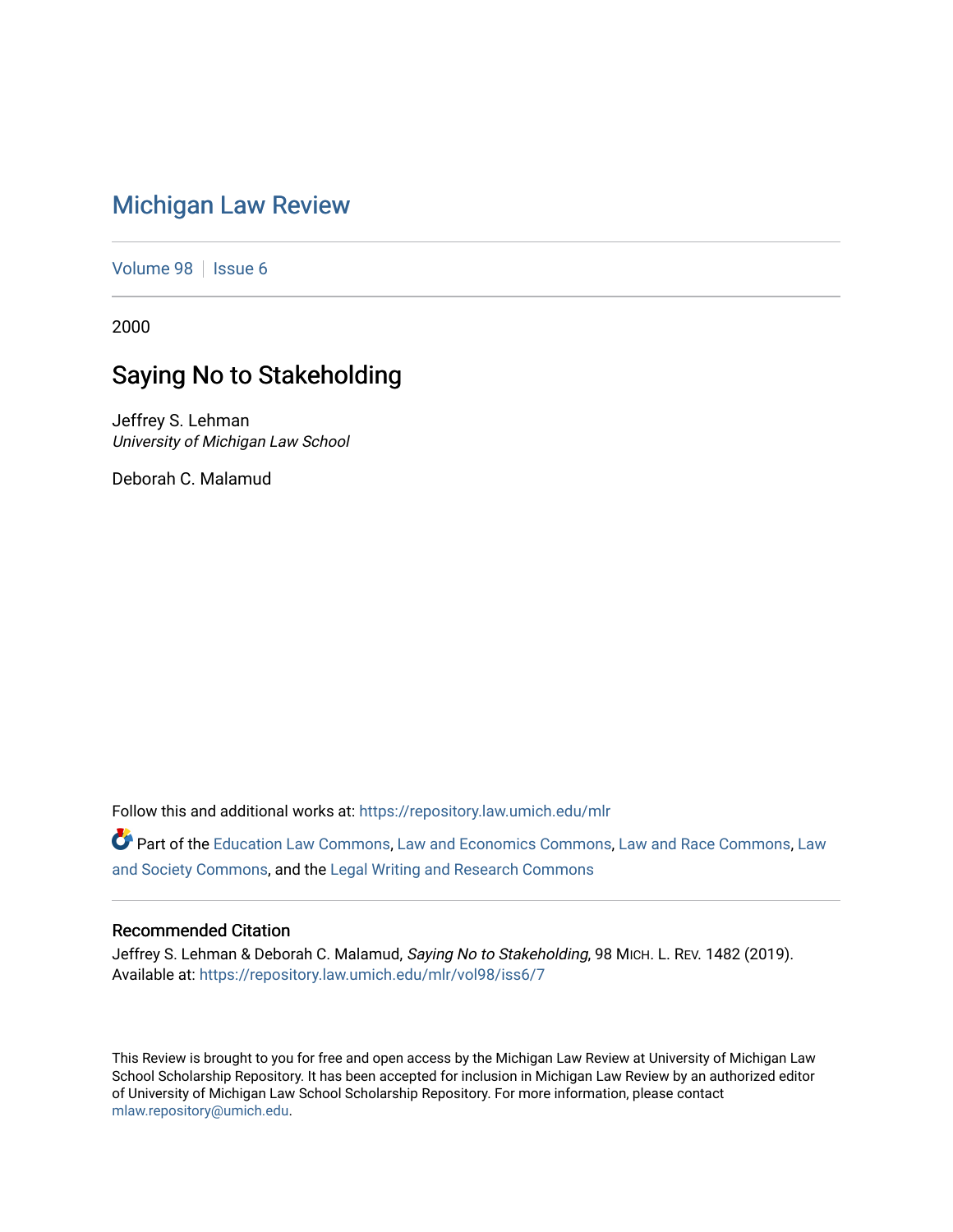### SA YING NO TO STAKEHOLDING

### Jeffrey S. Lehman\* Deborah C. Malamud\*\*

THE STAKEHOLDER SOCIETY. By Bruce Ackerman and Anne Alstott. New Haven: Yale University Press. 1999. Pp. xi, 296. \$26.

"What if America were to make good on its promise of equal opportunity by [XXX]? That's the bold proposal set forth by Yale law professors Bruce Ackerman and Anne Alstott . . . . "<sup>1</sup>

The quotation above is from the Yale University Press announcement describing Bruce Ackerman<sup>2</sup> and Anne Alstott's<sup>3</sup> new book, with one change: we have substituted "[XXX]" for the authors' catchphrase summary of their proposal. What do you think the missing words might be? How would you enable America "to make good on its promise of equal opportunity"?

As you ponder that question, you might consider the following feature of the Ackerman/Alstott proposal. It calls for the federal government to spend an additional \$255 billion per year (p. 35). Perhaps that is not surprising; perhaps you might have trouble spending much less if you wanted to make good on the promise of equal opportunity.

So what would Ackerman and Alstott do?

We believe that it is easiest to grasp the full import of their proposal by considering its impact on the lives of five hypothetical young Americans. Below is each individual's situation without the Ackerman/Alstott plan:

• Alan is born to a single mother in a desperately poor neighborhood of Chicago. His mother dropped out of high school and works odd jobs at minimum wage. They live in a housing project. Without the Ackerman and Alstott plan, he receives inadequate health care and a very poor education in the public schools. He

3. Professor of Law, Yale Law School.

<sup>\*</sup> Dean of the Law School and Professor of Law and Public Policy at the University of Michigan. A.B. 1977, Cornell; M.P.P. 1981, J.D. 1981, University of Michigan. - Ed.

<sup>\*\*</sup> Professor, University of Michigan Law School. B.A. 1977, Wesleyan; J.D.1986, University of Chicago.  $-$  Ed.

<sup>1.</sup> Forty Acres, A Mule, and \$80,000: Making Equal Opportunity a Reality, YALE BOOK NEWS (Yale Univ. Press, New Haven, CT) (announcing the April 12, 1999 publication date for THE STAKEHOLDER SOCIETY), at 1.

<sup>2.</sup> Sterling Professor of Law and Political Science, Yale Law School.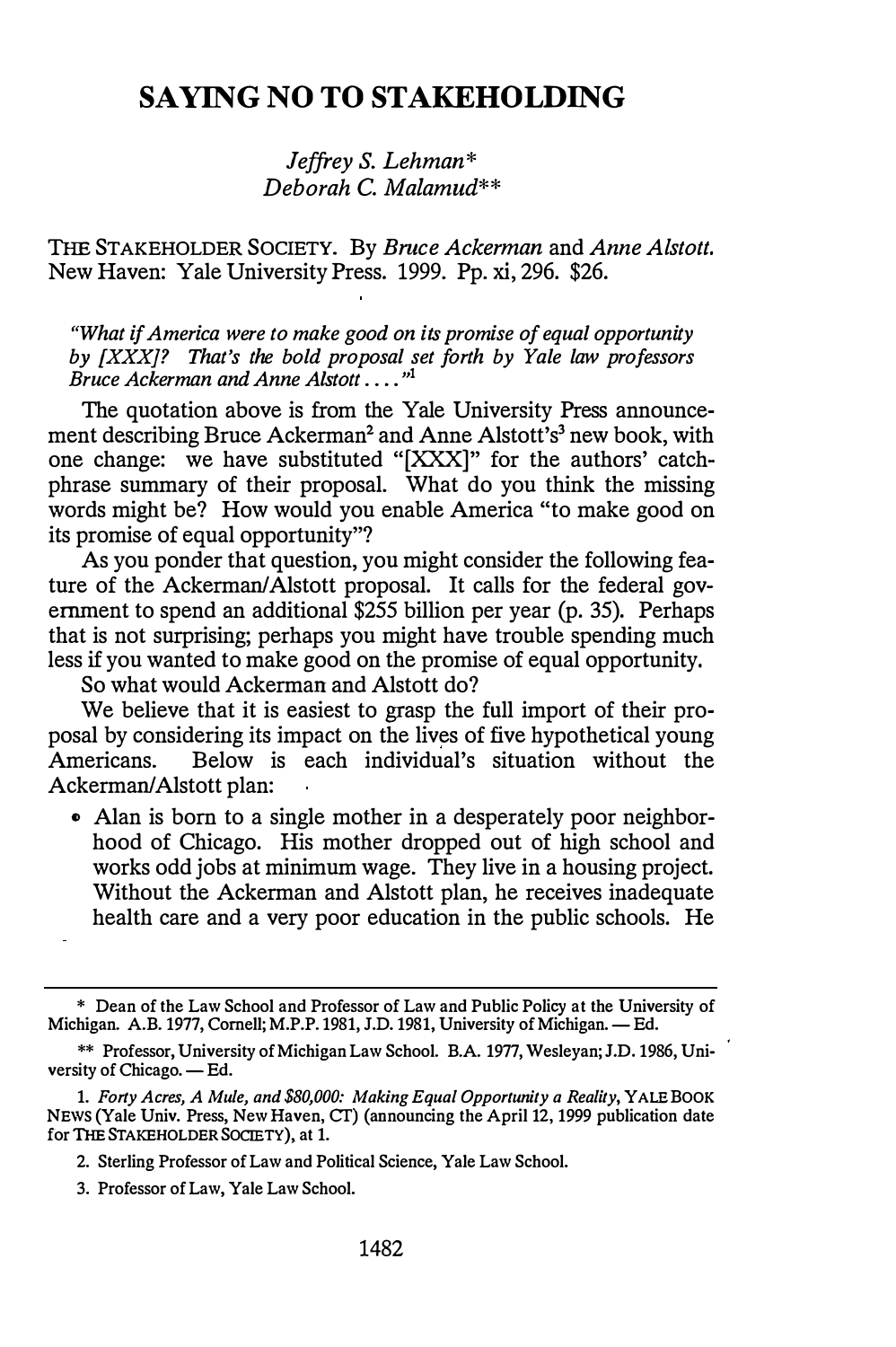drops out of school in the tenth grade and lives his adult life on the fringe of the formal economy.

- Bonita is born overseas in a poor developing country. Her family emigrates to the United States when she is twelve, settling in Arlington, Virginia. Without the Ackerman and Alstott plan, Bonita receives adequate health care and a decent public school education. She learns English quickly and is an excellent student in high school. Her parents have trouble finding jobs that pay well enough to support the family, but they manage. Upon graduation, Bonita cannot take the risk of borrowing money for college for fear that she will become dependent on her family. She decides to go right to work as a legal secretary. ·
- Carolyn is born to a working-class couple in Pittsburgh. Her parents rent a comfortable apartment in a safe neighborhood. They have no accumulated wealth and live frugally, but they are able to make ends meet. Without the Ackerman and Alstott plan, she receives acceptable health care through her father's company HMO and a tolerable public school education. She is not a particularly strong student, but she finishes high school. She works in retail sales for four years before going back to community college for two years, eventually becoming a medical technician.
- Dierdre is born to a middle-class academic couple in Newton, Massachusetts. Her parents make monthly mortgage payments on a comfortable house in a safe neighborhood. Without the Ackerman and Alstott plan, she receives very good health care and a fine education in an excellent suburban public school system. She is not a particularly strong student in high school, so she attends and completes her four years of college at the University of Massachusetts — a good school, to be sure, but not as prestigious or as highly regarded as the most selective private universities her top-of-the-class high school friends attend. She does well there, majoring in economics. With help from her family, she secures a two-year entry-level job in her field, and then earns an M.B.A. from Columbia. She becomes a successful financial analyst for a large mutual fund group.
- Edward is born to a wealthy professional couple in New York City. He grows up in a Greenwich Village brownstone. Without the Ackerman and Alstott plan, he enjoys the privileges of wealth: the finest health care extant, private nannies and tutors, elite private education from kindergarten through high school, box seats at the Yankees and the Metropolitan Opera, worldwide travel in limousines and on private jets. He is a superb student, goes to Yale College and Yale Law School, joins a top-ranked law firm (one with which his family has been associated for gen-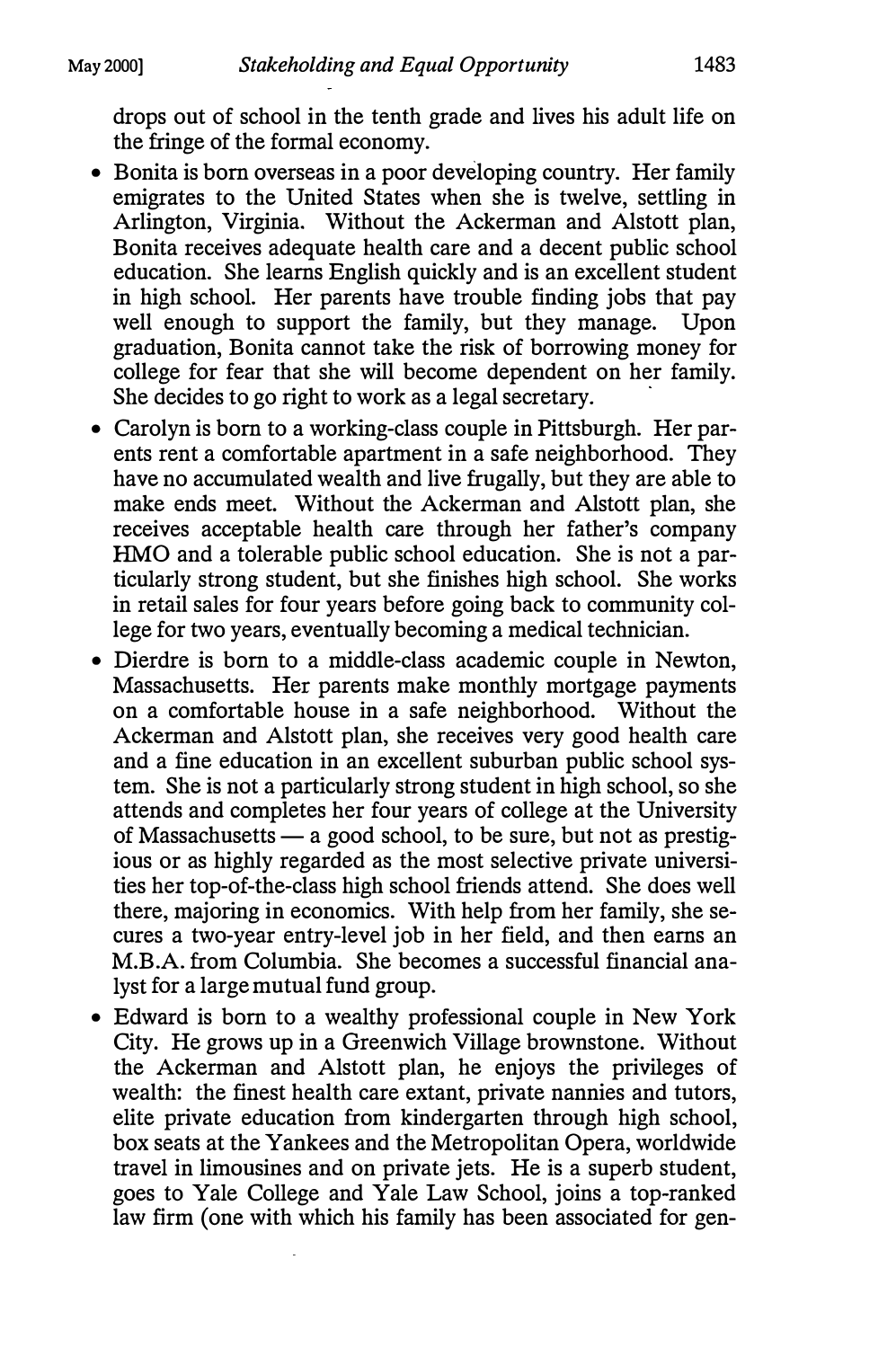erations), moves in-house with a major corporation, and eventually becomes its C.E.O.

These stylized hypotheticals capture a disquieting truth about American society: we do not have equal opportunity. Some Americans barely have the shadow of a chance to succeed; some must live with the consequences of their mistakes; some find their mistakes forgiven; others are insulated from ever making mistakes at all. For some Americans, the prospect of an upper-middle-class adulthood is extremely remote; for others it is virtually assured; in between, there is an enormous range.

So, here is what Ackerman and Alstott would do:

1. Each of the five children would grow up in the same circumstances that he or she would have grown up in without the plan. There would be absolutely no change in any child's circumstances until his or her eighteenth birthday, at the very earliest.

2. As soon as they reach their eighteenth birthdays, Dierdre and Edward (and any other college-bound young adult) would each receive \$20,000 cash each year from the federal government, for four consecutive years, for an undiscounted total of \$80,000 (this \$80,000 "stake," received over four years, is the source of the book's title).

3. As soon as she reaches her twenty-first birthday, Carolyn (and any other high school graduate who does not attend college) would receive \$20,000 cash each year from the federal government, for four consecutive years. She would also receive three years' worth of interest on each payment, to reflect that she had to wait longer than Dierdre and Edward to get her money.

4. As soon as he reaches his twenty-first birthday, Alan (and any other high school dropout who has not been convicted of a serious felony) would receive \$4,000 cash each year from the federal government, for as long as he remains crime-free. In addition, he could have more immediate access to up to the "full" \$80,000 in distributions from the federal government, but only for certain limited purposes: buying a house, going back to school, or paying extraordinary medical expenses.

5. Bonita will never be eligible to receive a stake. Only citizens are eligible for stakeholding, and even a citizen must have lived in the United States for at least eleven of her first twenty-one years to qualify. She will fall short by two years and get nothing.4

<sup>4.</sup> The same rule applies to young adults born in the United States of America to parents whose families spend too many years abroad pursuing private-sector overseas interests. The reason for the rule in cases like Bonita's is political expediency; the reason for its extension to the American-born is the possibility of constitutional challenge. See pp. 46-47.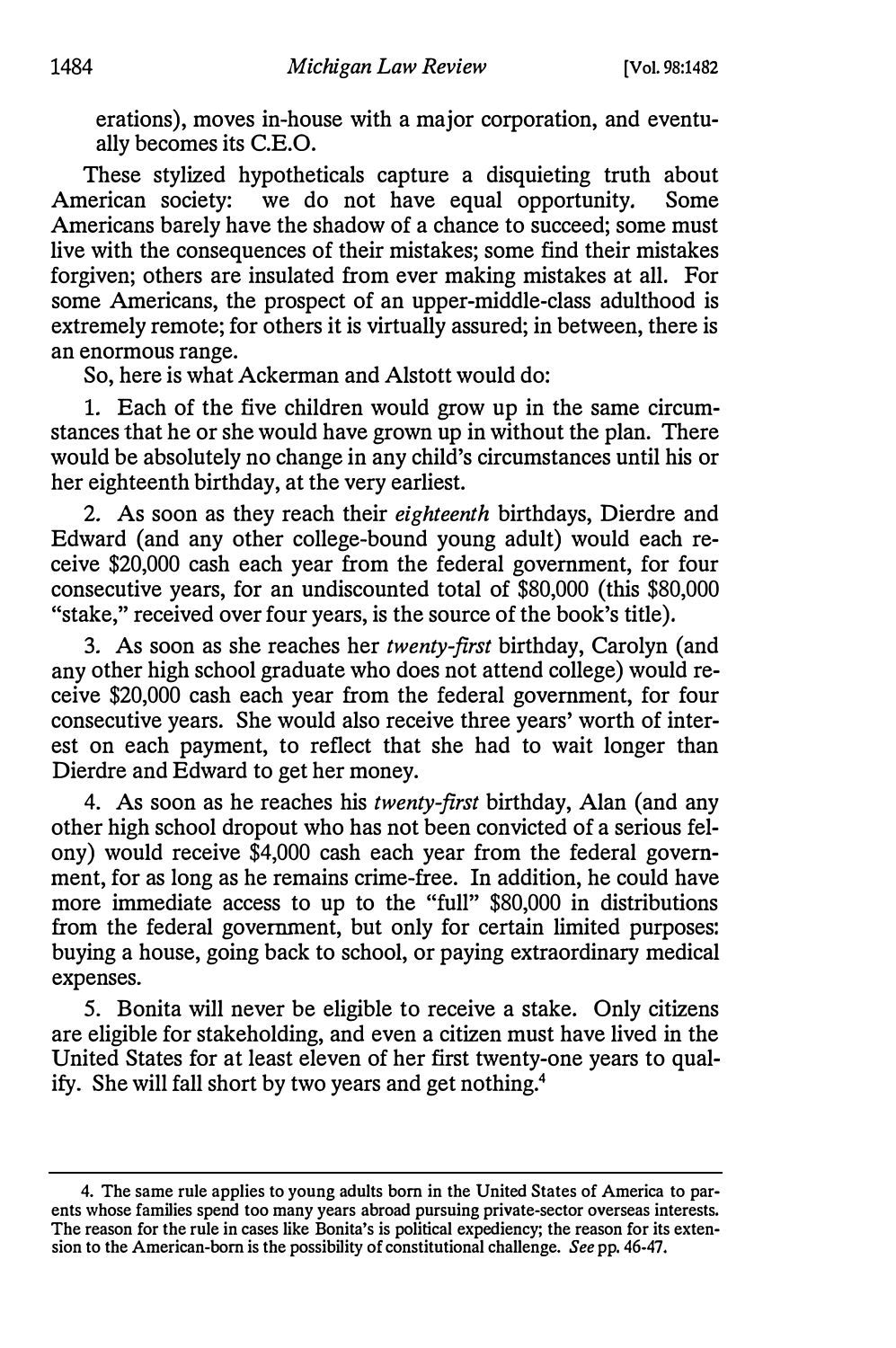This program of stake distribution is the core of the Ackerman/Alstott plan, and we shall henceforth refer to it as AAP. AAP is part of a larger program that includes other elements as well  $\overline{-}$  a payback scheme (pp. 77-93), a financing scheme (pp. 94-112), and a related but severable program for retirement funding (pp. 129-54). But AAP is enough to occupy us here.

It seems self-evident to us that AAP cannot begin to "make good on America's promise of equal opportunity." In many ways it would seem to distribute opportunity even *less* equally than it is distributed today. Thus, in our example, Alan and Bonita would seem to be even more disadvantaged relative to Edward and Dierdre than they are without AAP. Edward and Deirdre would have started life with social and economic advantages even without their stakes; stakeholding adds to their existing resources. Alan and Bonita started out disadvantaged and are made relatively more so in relation to stakeholders in their age cohort: Bonita because she has no stake, and Alan because restrictions on his access to stake funds diminish his ability to put them to good economic use.5

So what exactly is going on in this book? We shall approach that question in two steps. First, we argue that AAP is best understood not as a counterproductive plan for equalizing opportunity (which, we admit, was our first reaction to it), but rather as the legitimate offspring of two normative impulses: Ackerman and Alstott's commitment to "antipatemalistic liberalism" and their desire for "fair opportunity." Second, we take a critical look at some aspects of the authors' self-presentation that, in all candor, stand in the way of efforts to give the book the generous reading any serious work of scholarship deserves.

<sup>5.</sup> There is no reason to think that schooling, house-buying, and extraordinary medical expenses are the only, or even the most, sensible uses of funds for non-high-school-graduates seeking to survive in the market. For example, it would be a perfectly rational use of stake principal, in communities with poor public transportation, for dropouts to use stake principal to purchase and maintain a car as an aid in gaining and keeping employment. Other rational uses of stake principal abound that the authors exclude. And the alternatives they permit might be among the least sensible. As to home-buying, it is highly unlikely that high school dropouts will have the savings or credit ratings to purchase homes. See Statistical Abstract of the United States Table No. 756 (stating that median yearly earnings for persons with 9 to 12 years of education but no diploma are \$16,818 for males and \$8,861 for females). And they may well not be able to afford homes in neighborhoods in which house values keep pace with general market inflation. If dropouts do buy homes, they may rapidly lose their equity if they cannot use their stake principal to cover mortgage payments and other expenses during spells of unemployment. As to medical expenses, impoverished high school dropouts with children may be eligible for Medicaid, which since 1996 has operated on different terms from cash welfare. See generally <http://www.hcfa.gov/medicaid/meligib.htm>.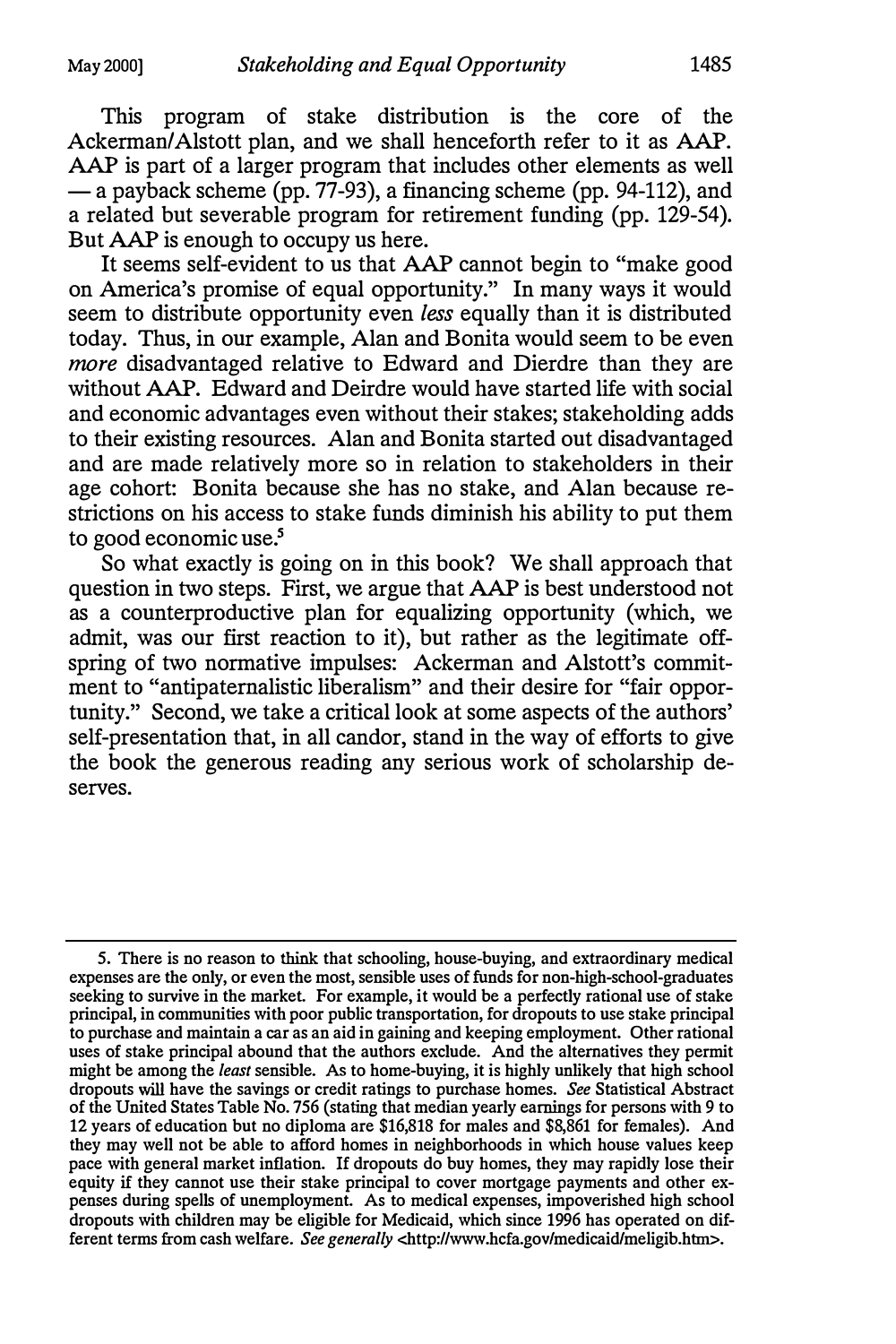\*\*\*

The Stakeholder Society makes many references to the ideal of equal opportunity, but these references are not the proper point of entry into the book. To understand Ackerman and Alstott, one should begin with their statement that they stand for a "new liberalism." They want to combine "a commitment to individualism" with "an appreciation of the pervasive impact of economic inequality" (pp. 21-22).

To discern what the authors mean by "individualism," it is helpful to look outside the covers of The Stakeholder Society, and back to Ackerman's 1980 book, Social Justice in the Liberal State. In that book, he elaborated a particular brand of individualism as the central premise of liberalism, namely, "the liberal's opposition to paternalism."6 In the course of that elaboration, he set forth a series of interrelated ideas.

First, Ackerman presented his idea of undominated conversation: "A power structure is illegitimate if it can be justified only through a conversation in which some person (or group) must assert that he is (or they are) the privileged moral authority  $\ldots$  ." What kinds of conversational moves should be considered an assertion that one is "the privileged moral authority"? For Ackerman, such a move is one that violates his "Neutrality Principle":

No reason is a good reason if it requires the power holder to assert:

(a) that his conception of the good is better than that asserted by any of his fellow citizens, or

(b) that, regardless of his conception of the good, he is intrinsically superior to one or more of his fellow citizens.<sup>8</sup>

Under this Neutrality Principle, one may thus claim neither intrinsic superiority over one's dialogic partner nor access to a superior conception of the good. Ackerman called for a liberal state structured to effectuate that Neutrality Principle as follows:

A political community of diverse individuals can organize its power struggle consistently with Neutral discourse if it takes steps to assure that:

- a. No citizen genetically dominates another.
- b. Each citizen receives a liberal education.
- c. Each citizen begins adult life under conditions of material equality.
- d. Each citizen can freely exchange his initial entitlements within a flexible transactional network.

8. Id. at 11.

<sup>6.</sup> BRUCE A. ACKERMAN, SOCIAL JUSTICE IN THE LIBERAL STATE 10 {1980). Anne Alstott also embraces antipatemalistic liberalism in her recent writing. See Anne Alstott, Work vs. Freedom: A Liberal Challenge to Employment Subsidies, 108 YALE LJ. 967 {1999).

<sup>7.</sup> ACKERMAN, supra note 6, at 10-11.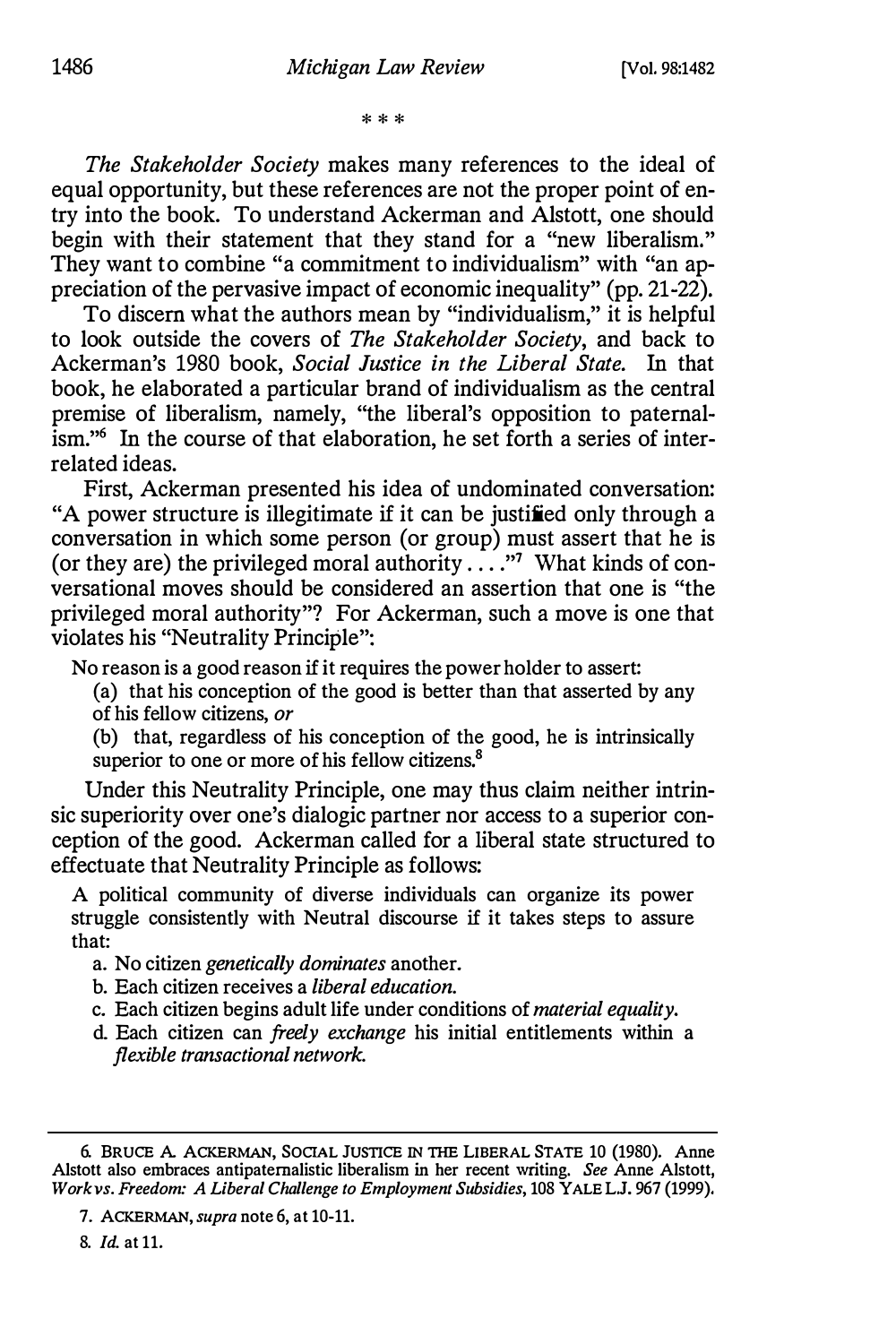e. Each citizen, at the moment of his death, can assert that he has fulfilled his obligations of liberal trusteeship, passing on to the next generation a power structure no less liberal than the one he himself enjoyed.

If a social world fulfilled all these conditions, I shall say that its inhabitants enjoy the condition of *undominated equality* that is required by an undeviating insistence on liberal dialogic legitimacy.9

Note here that within Ackerman's conception, the words "undominated" and "equality" are linked. Indeed, it is fair to say that the primary form of equality sought by Ackerman is a world in which people are equally undominated. Equal distribution of wealth at birth, equally available education, and other equalities are means to the end of equal undomination.

Of course, the inhabitants of our world are far from enjoying the condition of undominated equality prescribed by Ackerman's " 'perfect' technology of justice."<sup>10</sup> The real world is one in which some people inherit genetically determined illnesses and impairments that put them in a poor position to compete in liberal markets. Our real-world system of racial and gender inequality disadvantages those who are born nonwhite or nonmale. Our real-world educational system fails to deliver to many even the most basic literacy and numeracy skills, let alone the capacity to participate in liberal political dialogue. And material inequality is so entrenched in our real world that only the most radically expropriatory. redistributive policies could set it straight, and  $-$  significantly for Ackerman  $-$  the resulting equality would last only until two sets of parents made choices that created materially unequal circumstances for their respective offspring.

Those concerned with the real world, Ackerman argued, must develop second-best and third-best compromises. The Stakeholder Society is instructively read as an experiment in compromise within the terms set forth by Social Justice in the Liberal State.

One can, of course, imagine many different ways to strike compromises in the real world. For example, one might say that until the first three of Ackerman's five conditions<sup>11</sup> are satisfied, we should relax the fourth condition (free exchange) and we should be willing to allow society collectively to act paternalistically. More concretely, one might say that in order to promote a world of material equality at birth and liberal education throughout a person's formative years, our society ought to override the choices that parents would otherwise make about how to live their lives and spend their resources.

Ackerman and Alstott do not want to go there. They find "traditional forms of bureaucratic control" unattractive (pp. 9-10). They

<sup>9.</sup> Id. at 28.

<sup>10.</sup> Id.

<sup>11.</sup> See supra text accompanying note 9.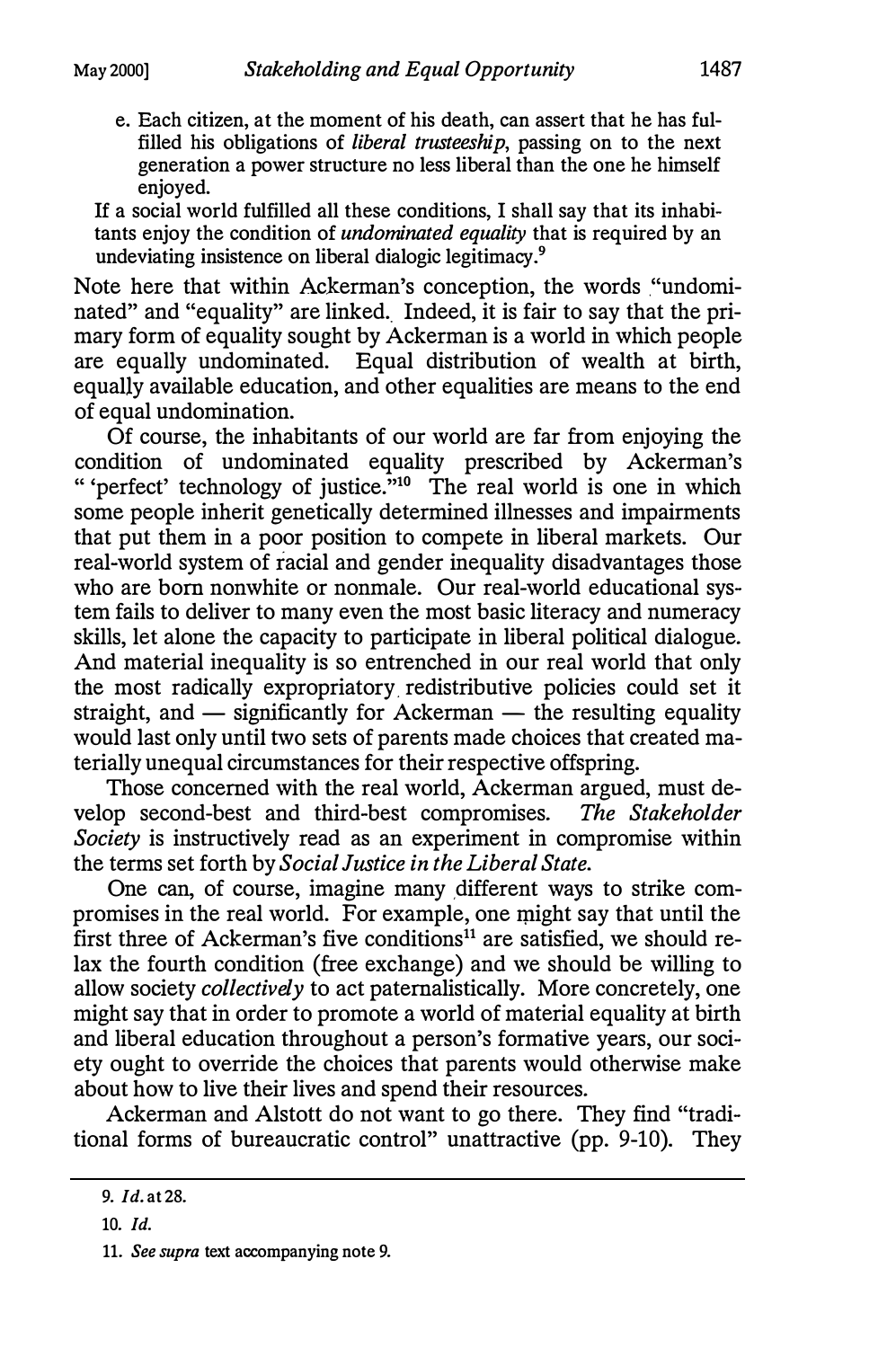want "to break the hold of a familiar vision of the welfare state in America" (p. 8). They do not want to "transform stakeholding into yet another exercise in paternalistic social engineering" (p. 9) and "create an excuse for a vast new bureaucracy intervening in our lives" (pp. 9-10).

In sum, Ackerman and Alstott want to propose a system that makes compromises, but does not compromise the antipaternalistic vision of individualism. The "undeviating" commitment in this project is to avoid having to say to a citizen, "I won't let you do what you want with the resources you have, however you may have come by them." It should be "up to each citizen  $-$  not the government  $-$  to decide how she will use" her resources (p. 3). Ideally, for Ackerman and Alstott, this rule applies not only to resources that citizens earn themselves, but also to resources that citizens obtain through government transfers. For Ackerman and Alstott, the phrase "economic independence for all" (p. 11) does not mean freedom from dependency on the wage market.<sup>12</sup> It means freedom from bureaucratic restrictions on one's economic choices.

Of course, a rigid hands-off approach to individual choice is difficult to square with equal opportunity in a society that respects the family as a fundamental, autonomous unit of child socialization.<sup>13</sup> Newborns cannot spend money without help; some guardian  $$ familial or governmental  $-$  must do the spending for them. In this country, we leave that to parents. Yet, even if all parents in fact wanted to spend money in ways that would maximize their children's life chances (and of course they do not), not every parent would choose to do so in the same way (for starters, nobody really knows what it means to speak of "maximizing" a child's life chances). So in the end, children will reach adulthood in different positions.

In Social Justice in the Liberal State, Ackerman argued that "undominated equality" requires that each citizen begin *adult life* under conditions of *material equality*.<sup>14</sup> That, of course, won't happen in the real world. And so, Ackerman and Alstott set for themselves the second-best goal of allowing each citizen to begin adult life under conditions of fair opportunity. The "liberal state ... must ... assure each citizen a level playing field when he enters the marketplace as an adult. Without this fair start, individual freedom for some is oppression for others" (p. 22).

So, what is a "fair start"? What makes for a "level playing field" in adulthood? We read Ackerman and Alstott's understanding of these

<sup>12.</sup> For further discussion of this phrase, see infra text accompanying notes 15-16.

<sup>13.</sup> See generally, e.g., JAMES S. FISHKIN, JUSTICE, EQUAL OPPORTUNITY, AND THE FAMILY {1983).

<sup>14.</sup> ACKERMAN, supra note 6, at 28.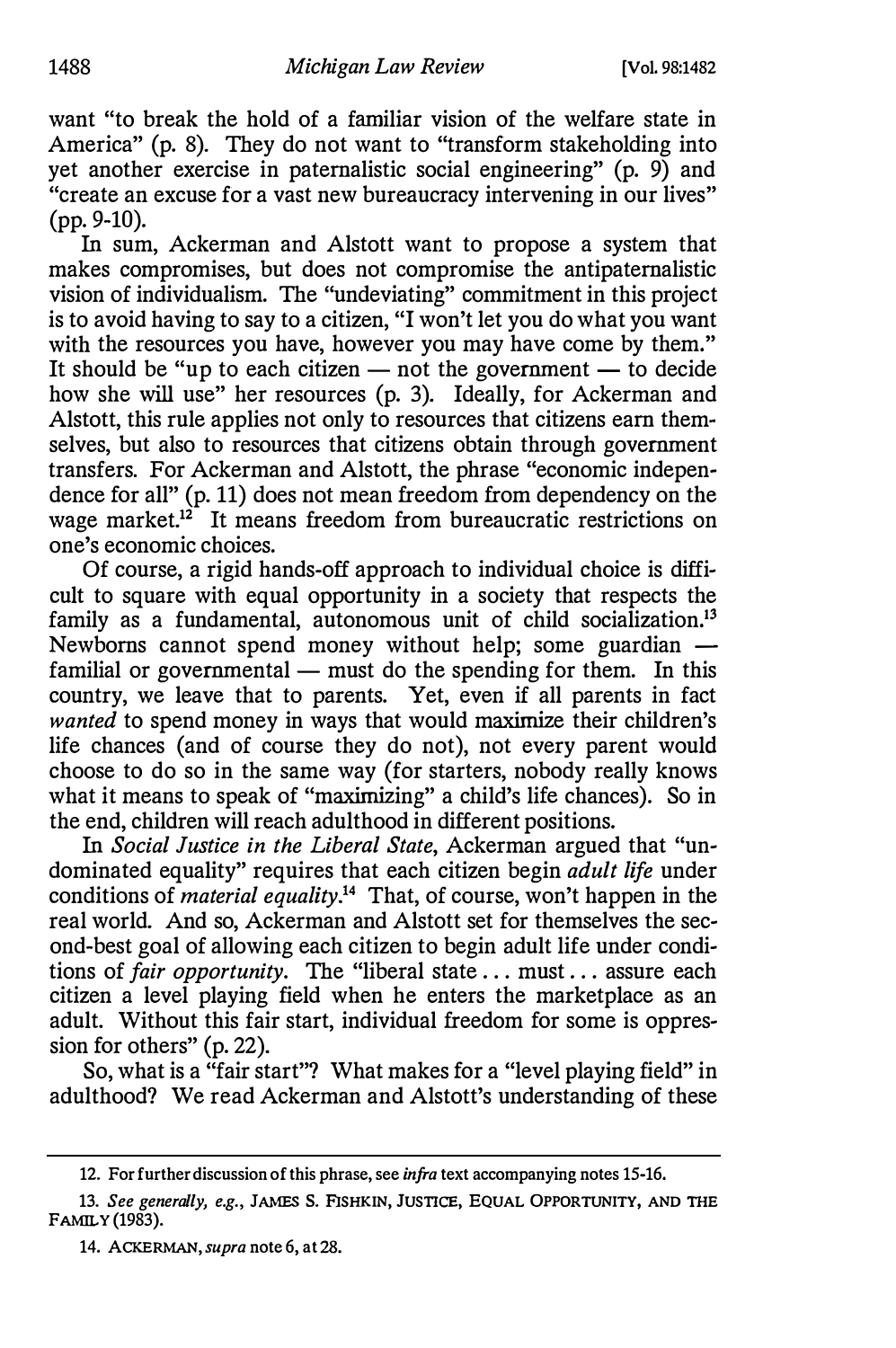$\frac{1}{\ell}$ 

ideas as having both static and dynamic elements. The static element has to do with ensuring that (almost) everyone is placed above a morally significant baseline. The dynamic element has to do with ensuring that (almost) everyone is given incentives for which they can be held morally accountable.

In its static sense, the notion of a "fair start" calls for us to examine where young adults end up under AAP. As we noted above, AAP has a tripartite benefits structure for its eligible beneficiaries  $-$  different benefits are bestowed upon the college-bound student, the noncollege-bound high school graduate, and the high school dropout.15 Short-tenured immigrants — like Bonita — get nothing, and teenagers who commit crimes face the possibility of partial- or full-stake forfeiture (pp. 49-51). That structure obviously does not create a "level playing field" in a literal sense. Those most deeply injured by childhood inequality may find themselves caught up in the criminal justice system and will get no stake. Those who do not graduate from high school will only be able to use a small yearly allowance from their stake fund, for limited purposes that may not address their economic needs, and they will be substantially worse off, for that reason, than those who graduate from high school. High school graduates who are the only stakeholders in their poor families may yield to social pressure and share their stakes, leaving little for their own needs. Betteroff high school stakeholders may keep their stakes for themselves, but they will remain worse off than college graduates whose stakes, at the very least, have assured them a larger income stream. Those whose financial resources are exhausted by college costs will be worse off than those for whom the college degree is just one more asset in a family-funded portfolio. Stakeholding raises the absolute level of economic resources available to all but the bottommost group, but keeps the other groups at the same distance from one another.

What Ackerman and Alstott are seeking, however, is a level playing field in a moral rather than an economic sense. They are establishing, for us and for themselves, a morally significant level of economic endowment — a minimum standard above which differences in resources bear no moral relevance. They want to "revitalize the liberal ideal of an independent, responsible, property-owning citizenry"  $(p. 46)$  — a concept in which a more robust model of economic equality has little place. "[E]conomic independence" (p. 24), in their narrow sense, means having the minimum resources necessary to avoid "short-termism" (p. 35) in the making of key life decisions in early adulthood. Once that minimum is provided, stakeholders are to be

AAP has somehow hit upon the perfect discount rate), they are nonetheless different. For a 15. Whether or not one thinks the benefits are economically equivalent (because the discussion of discount rates, see infra text accompanying note 23.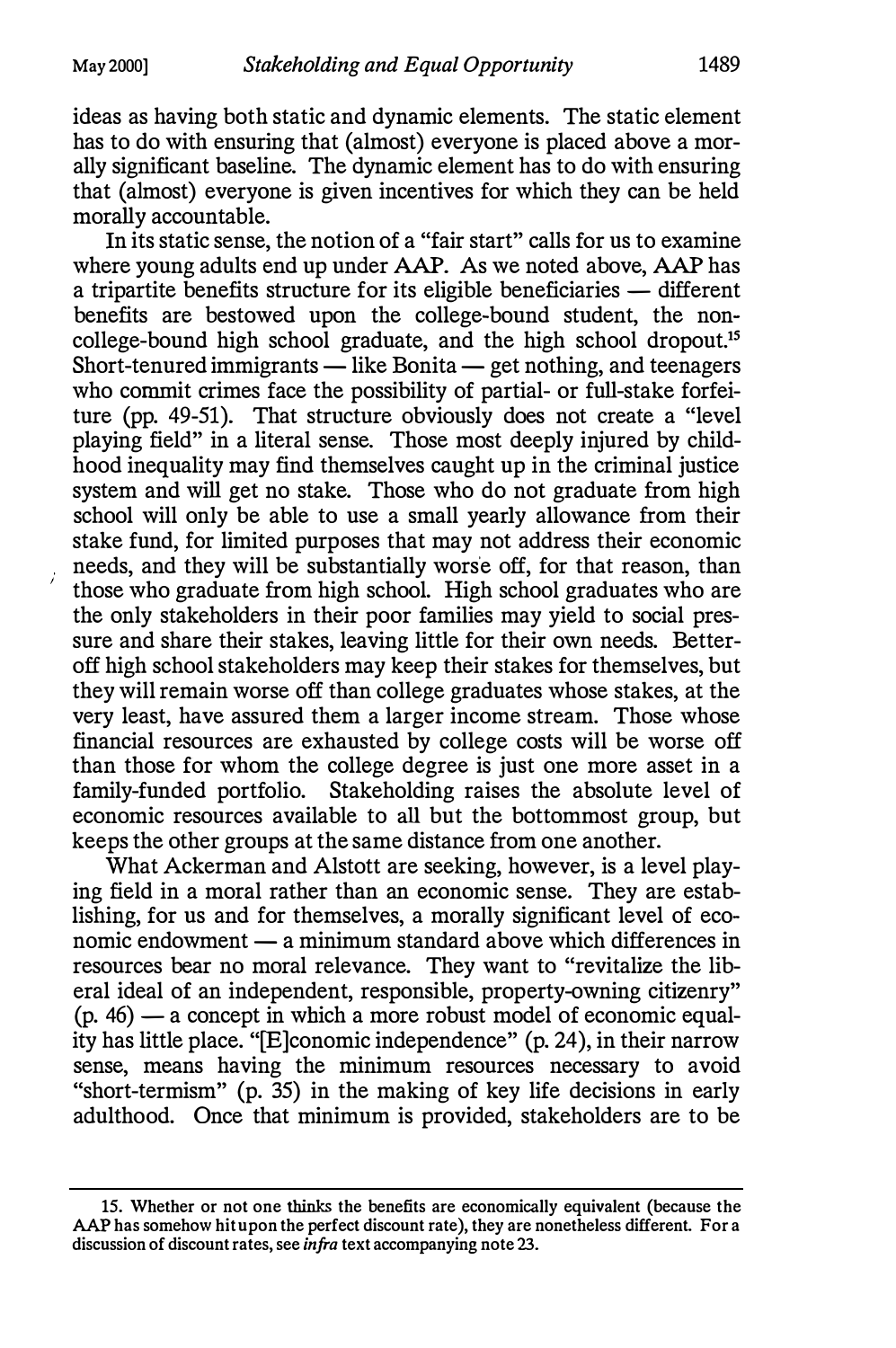held fully accountable for their choices and results. Differences in resources above the minimum do not enter the moral calculus at all.

This minimum-standards notion of what "a level playing field" looks like does, in fact, have its place in American culture. One version of the American conception of class is predicated on the notion that distinctions above an approved minimum make no difference. Once one is not poor in America, one is middle-class.<sup>16</sup> All middleclass people are assumed to be "solid individual achievers in an essentially classless society composed of human beings engaged in bettering themselves."17 Those at the top of the middle class are presumed not to have gotten there by oppressing those at the bottom. All are seen as having real possibilities for economic mobility (downward or upward), and, in this minimum-standards sense, all play on "a level playing field" (p. 22). In that sense, Ackerman and Alstott get the culture just right.

But it would be a serious mistake to take at face value the American myth that all those who are not poor are basically the same. Notwithstanding that myth, Americans are capable of being exquisitely sensitive to differences in resources and their reflection in patterns of consumption.18 The advertising industry has a detailed, empirically based sense of how subtle differences in consumption choices map onto important and durable social distinctions.19 That these relationships are superficially manipulable to a degree  $-$  we can, after all, use the short-term strategy of going into debt to appear better off than we are  $-$  does not make them less real.<sup>20</sup>

Furthermore, even unperceived differences can have significant effects in the real world.  $\overline{A}$  working-class parent may be satisfied with her child's high school because it offers one or two advanced place-

17. BENJAMIN DEMOTT, THE IMPERIAL MIDDLE: WHY AMERICANS CAN'T THINK STRAIGHT ABOUT CLASS 43 (1990).

18. See, e.g., PAUL FUSSELL, CLASS: A GUIDE THROUGH THE AMERICAN STATUS SYSTEM 77-78 (1983); Deborah C. Malamud, Class-Based Affirmative Action: Lessons and Caveats, 74 TEXAS L. REv. 1847, 1883-85 (1996). Americans use absolute meanings of class (e.g., middle class means a managerial position or a college degree) for some purposes and "a relative-comparisons model that ranks people along a continuum of social standing" for others. See REEVE VANNEMAN & LYNN WEBER CANNON, THE AMERICAN PERCEPTION OF CLASS 145 (1987).

19. See, e.g., Kenneth Labich, Class in America, FORTUNE, Feb. 7, 1994, at 114, 116.

20. Groups differ in their ability to develop "symbolic strategies ... to jam" the messages of class distinction: the middle classes have it, while the lower classes do not. Pierre Bourdieu, What Makes a Social Class: On the Theoretical and Practical Existence of Groups, 32 BERKELEY J. Soc. 1, 12 (1987).

<sup>16.</sup> Americans lack a stable conception of a "working class," in part because for so many years the collar-color line was cross-cut by the income line (in the case of the high-earning unionized craft and industrial workers). For struggles over line-drawing for purposes of wage and hour legislation, as an example of the legal consequences of the complexity of class in the United States, see Deborah C. Malamud, Engineering the Middle Classes: Class Line-Drawing in New Deal Hours Legislation, 96 MICH. L. REV. 2212 (1998).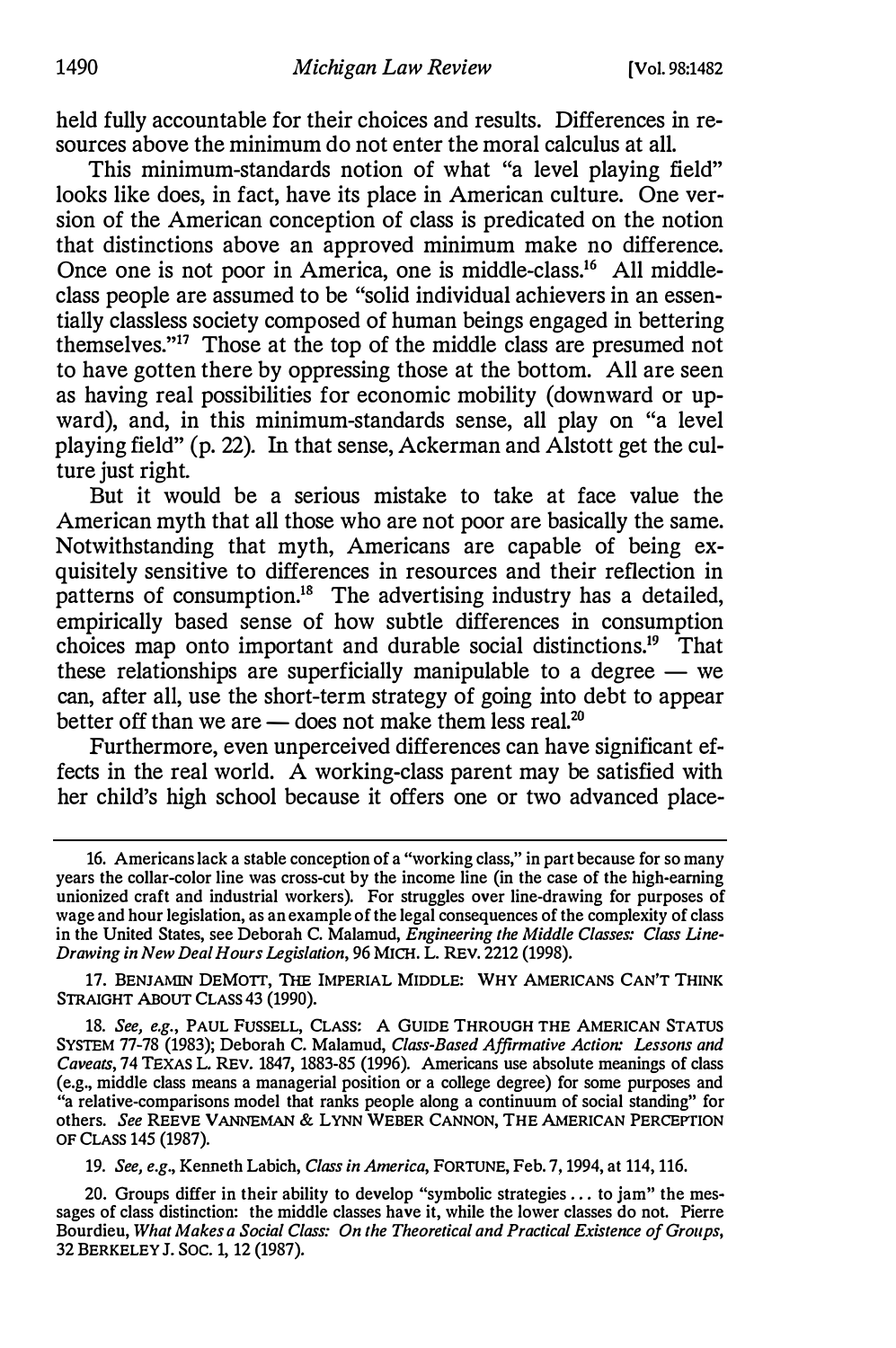ment courses and sends a healthy percentage of its graduates to the local state college. She may herself have grown up in a poorer neighborhood with worse schools, and all she sees is her family's upward mobility. That same parent may not be aware that the best suburban high school in the area offers twenty advanced placement courses, and sends a large proportion of its graduates to top private colleges and to the state's flagship university campus. These differences will matter to her child's life chances, even if she is protected by social segregation from having any knowledge of them.

The data about income mobility during adulthood confirm the extent to which differences in starting points define different opportunity sets for Americans today. An adult between the ages of 22 and 39 who was in the bottom fifth of the income distribution in 1968 had only a 20% chance of being in the top 40% in 1991; an adult who was in the top fifth had a 72% chance of being in the top 40% twenty-three years later.21

Ultimately, we find it difficult to accept the notion that under AAP all of the remaining tilts in the playing field are morally irrelevant. But before we can say that we disagree with Ackerman and Alstott's claim that AAP creates a "fair start" (p. 22), we must consider the dynamic aspect of that term. The authors claim, and not without reason, that AAP will create a new incentive structure for long-tenured citizens at the threshold of adulthood. (For Bonita and those in her situation, AAP unfortunately creates no new behavior incentives.) The authors contend that AAP's differential treatment of Alan (the high school dropout) and Carolyn (the stake-eligible high school graduate who does not attend a four-year college) is "fair" because it is a morally acceptable consequence of the choices they made.

The dynamic sense of a "fair start" calls for us to examine whether AAP's static inequalities, both preserved and created, are morally acceptable consequences of individuals' prior behavioral choices. Ackerman and Alstott clearly believe they are. The best evidence comes from their treatment of people who do not complete high school and therefore are ineligible for an \$80,000 "stake."

Ackerman and Alstott would offer those who stay crime-free but do not finish high school a lifelong allowance of  $$4,000$  per year.<sup>22</sup> Four thousand dollars a year is the economic equivalent of \$80,000, but only if one uses a 5% discount rate; if one uses a discount rate derived from, say, the S&P 500, \$4,000 a year is worth only about

<sup>21.</sup> See Peter Gottschalk & Sheldon Danziger, Family Income Mobility: How Much Is There and Has It Changed? 19 Focus, Summer-Fall 1998, at 20, 22 tbl. 2.

<sup>22.</sup> Those who do not graduate from high school have access to the full \$80,000 for certain paternalistically limited purposes. See supra note 5 for an explanation of why those limitations are unwise.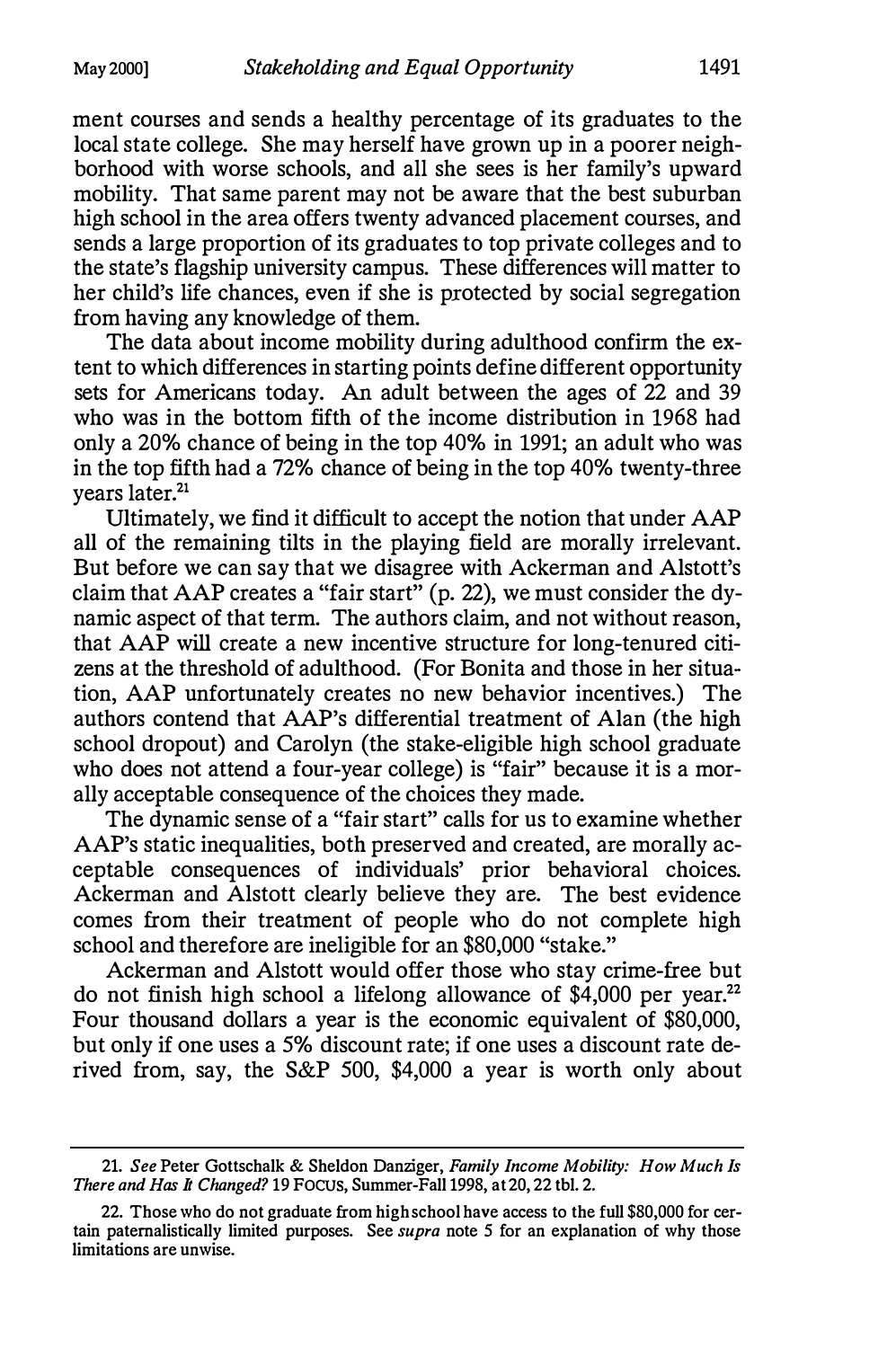$$36,000.<sup>23</sup>$  Clearly, then, those who do not graduate from high school are financially punished for their failings by AAP. Ackerman and Alstott ground this decision in the proposition that such Americans have proved themselves to be lacking in "self-discipline" (p. 9) and therefore incapable of managing a stake.

The authors seem to assume that self-discipline is the primary factor influencing high school graduation. But that assumption would seem to call for more evidence than Ackerman and Alstott provide. Why does self-discipline have more explanatory power than conflict in the home environment, violent neighborhoods and high schools, inadequate primary education, learning disabilities, or any of the myriad factors that correlate poverty with noncompletion of high school? Is there any evidence, using our hypothetical examples, that a Carolyn, who decides to finish high school, has more self-discipline than an Alan, who sees the inadequacy of his school and concludes that an extra two years of schooling in that environment won't aid his economic  $s$ urvival?<sup>24</sup>

To be sure, it may well be that a poor teenager who completes a sorely inadequate high school program has more self-discipline than one who does not.<sup>25</sup> But why is that the relevant comparison? It takes far less self-discipline to finish high school when your school creates a positive environment and when you come from a middle-class family that fully supports your right to have a childhood protected from outside demands.

Moreover, if one's primary concern is with self-discipline, high school graduation seems a poor proxy for opposite reasons as well. The AAP does not seek out signs of lack of self-discipline among middle-class youth - for example, the "gentleman-C" record collected by a child capable of far better work. In our example, Dierdre is not punished for attending the University of Massachusetts because she failed to apply herself to her studies seriously enough to earn a spot at one of the Ivies. There is no suggestion of taking stakes away from the least self-disciplined young adults. Rather, they would be taken away

25. Even that is not certain. The high school graduate may have had fewer immediate wage-earning options to lure him away from school, or may have felt less responsibility to bring money into the household as soon as possible.

<sup>23.</sup> The average rate of return on a diversified portfolio of large company stocks from the beginning of 1926 to the end of 1997 was 11 % per year. See Ibbotson Assocs., Stocks, Bonds, Bills, and Inflation: 1998 Yearbook app. C, tbl. C-1 at 271 {1998).

<sup>24.</sup> Note that Ackerman and Alstott fear that tying the stake to high school graduation will create enormous incentives for schools to lower graduation standards, and they would require high school graduates to pass a federal or state stake-eligibility examination in order to become stakeholders. See p. 38 n.\*. The authors nowhere acknowledge that poorer students attending poorer schools are far less likely to pass such an examination than are middle-class students, and that African-American students are particularly likely to be disadvantaged by the hypothetical tests. On the latter point, see THE BLACK-WHITE TEsT SCORE GAP {Christopher Jencks & Meredith Phillips eds., 1998).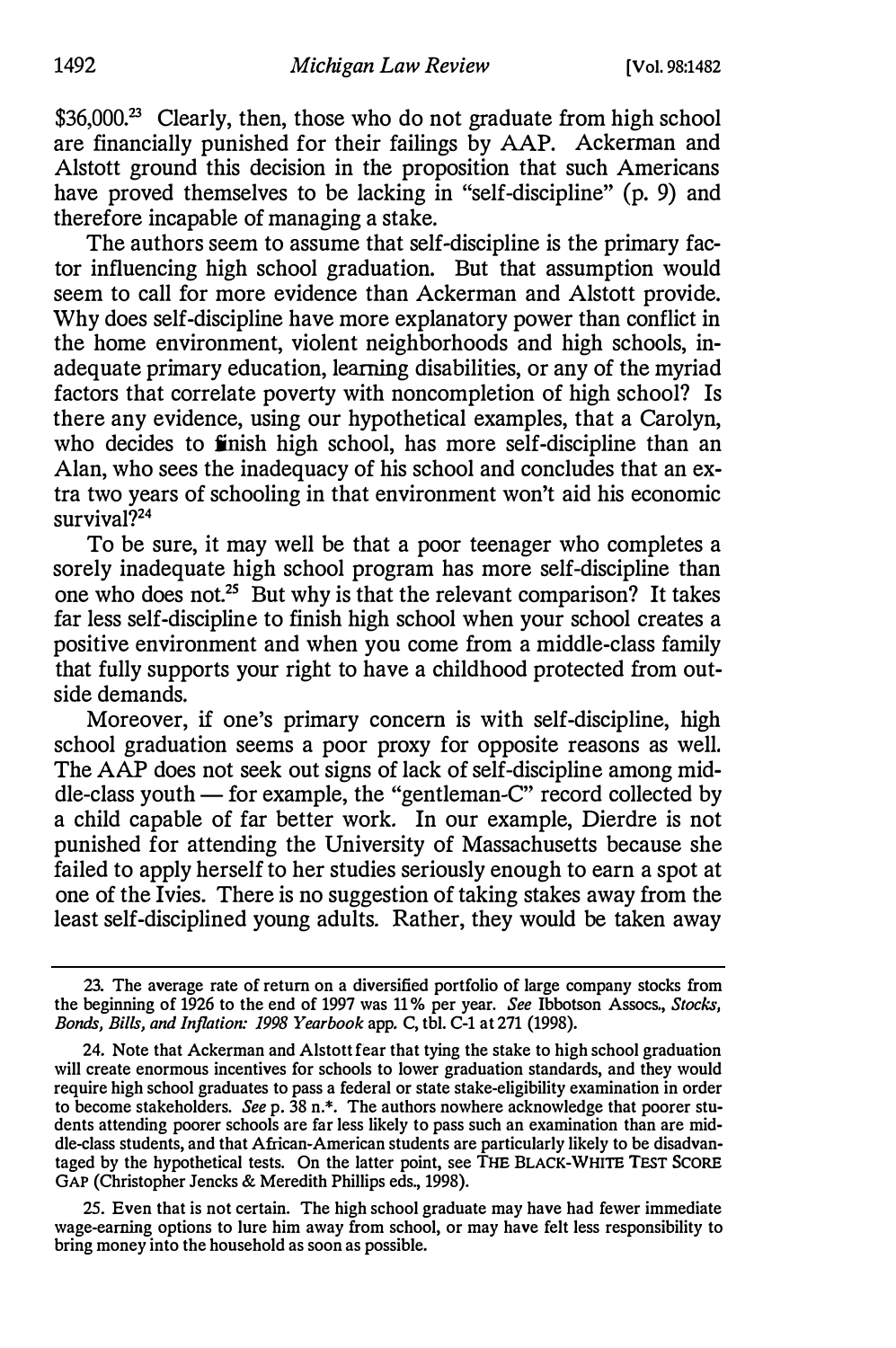from those (mostly poor) young adults who have not managed to earn high school diplomas.<sup>26</sup>

You get the idea. Only if non-high-school-graduates' failings are their own moral fault and college-attenders are morally blameless does it make sense in moral terms to deny a full stake to the former while granting a full stake to the latter. Neither condition is met.

So what if we could persuade the authors that their denial of a "stake" to some young adults is indefensible, and they agreed to drop the restrictions? Would we then have a program of "fair opportunity"?

At this juncture it is appropriate to consider the manner in which the authors derive the amount of their proposed stake: \$80,000. Ackerman and Alstott arrive at the \$80,000 figure from the cost of tuition at the average private college:  $$18,071$  a year for four years.<sup>27</sup> They then state:

As we have seen, eighty thousand dollars is enough to pay for four years of tuition at the average private college in the United States ....

Four years at college will not magically eliminate the need for hard choices about career, family, and the meaning of life. Nonetheless, the skills and self-understandings that these students will gain will place them in a fair position to take responsibility for these choices. At the very least, they will not be locked into dead-end jobs or locked out of the vast range of cultural opportunities open to them as citizens of the twentyfirst century. In a rough-and-ready way, a college education serves to redeem the promise of maturity in contemporary society.

But if this is so, eighty thousand dollars should also set the standard for the three out of four Americans who don't earn bachelor's degrees. As equal citizens, they too are entitled to confront their adult years with their heads held high while preparing themselves for the future as they see fit....  $[I]$  f eighty thousand dollars suffices to provide the top quarter of the population with effective economic independence, shouldn't all other Americans obtain equivalent resources? [pp. 58-59; footnote omitted]

Here we begin to see the gears spinning in the authors' heads, and we can understand some of the motivations for AAP. The authors are clearly concerned by the financial difficulties that middle-class students face today when they attend private colleges. Federally guaranteed Stafford Loans of up to \$18,500 per year can only cover tuition;

<sup>26.</sup> According to the National Center for Education Statistics, the eventual dropout rates in 1997 for grades 10-12, ages 15-24, were 12% for children from low-income families, 4% for children from middle-income families, and 2% for children from high-income families. Philip Kaufman et al., DROPOUT RATES IN THE UNITED STATES: 1997 (U.S. Dep't of Educ. NCES 1999-082, 1999). Note here that Ackerman and Alstott are careful to suggest that degree requirements need to be kept tight, and would happily require tests. See p. 38 n.<sup>\*</sup>. That would make it even harder for the poor, given the poor quality of schools available to them, to obtain eligibility for their stakes.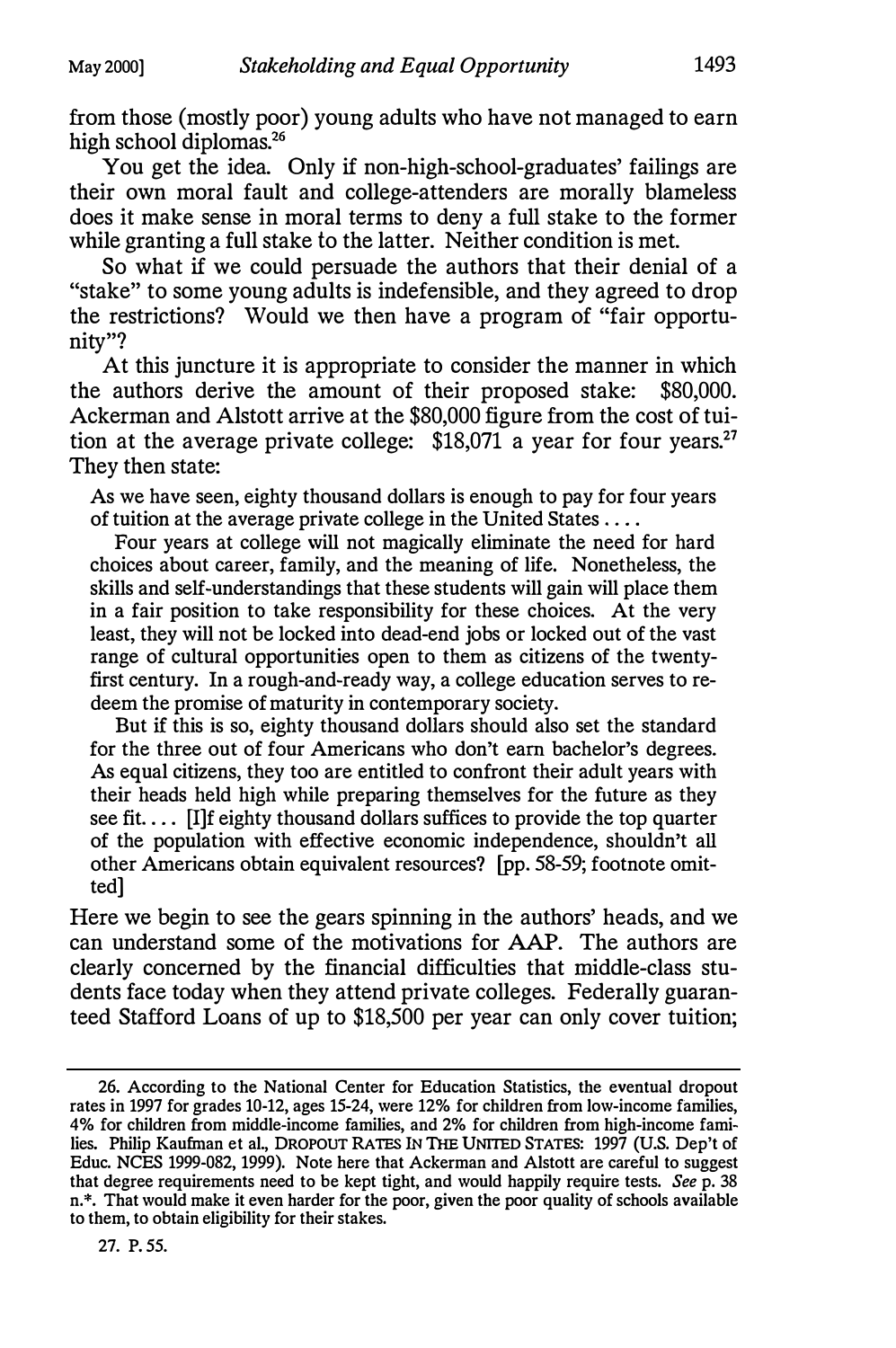living expenses must be financed in other ways. Students are emerging with unprecedentedly high levels of debt — levels that might well seem to compromise our sense that "the promise of maturity" has been redeemed.

So why not do what other countries do? Why not provide a free college education for those who are admitted?

One problem is that in most of those countries the free college education is available only at public institutions, and Ackerman and Alstott would like to ensure that the best and the brightest students (like Dierdre's Harvard- and Yale-bound classmates) have opportunities to select freely among America's many fine private institutions and are not restricted to choosing among the elite public institutions, most of which charge high tuition to nonresidents in any event. The only remaining possibility is some form of voucher, and that is the basis for AAP: at its core, one finds a \$20,000 per year federal college education voucher. And its major effect will likely be to shift enrollment from public to private universities.<sup>28</sup>

It is illuminating to consider why Ackerman and Alstott did not stop there. What would have been wrong with a proposal simply to provide vouchers to cover the cost of college for any student who gets in (with repayment obligations along the lines spelled out in the book)? The answer clearly has to do with the fact that not everyone gets admitted to a college, and with some sense that it would be unfair to help those fortunate high school graduates who do without helping the unfortunates who do not.

The unfairness here is not so obvious as one might assume. One might defend subsidized college as a kind of cost equalization system. After all, young adults who attend college face a set of expenses that are not incurred by high school graduates who do not attend. And it is not self-evidently unfair to eliminate those cost barriers for all those who must face them without doing anything for those whose lives do not carry such added costs.

Ultimately, however, we are no more persuaded by that argument than are Ackerman and Alstott. For college attendance is a mixed good, part public (the entire society benefits if some of its citizens have advanced educations) and part private. But the private aspect predominates. The person who is educated captures most of the returns to education, and those returns provide an excellent return on the investment in tuition.<sup>29</sup> While it might be important for the gov-

<sup>28.</sup> At present 75% of Americans do not earn four-year college degrees, see pp. 51, 58, and Ackerman and Alstott assume that 73% will not attend four-year colleges even after stakeholding goes into effect, see p. 220. So the main use of the money will be not to create new college graduates, but to broaden the choices of those who would already have gone to college.

<sup>29.</sup> See, e.g., Orley Ashenfelter & Alan Krueger, Estimates of the Economic Return to Schooling from a New Sample of Twins, 84 AM. ECON. REV. 1157, 1171 (1994) (predicting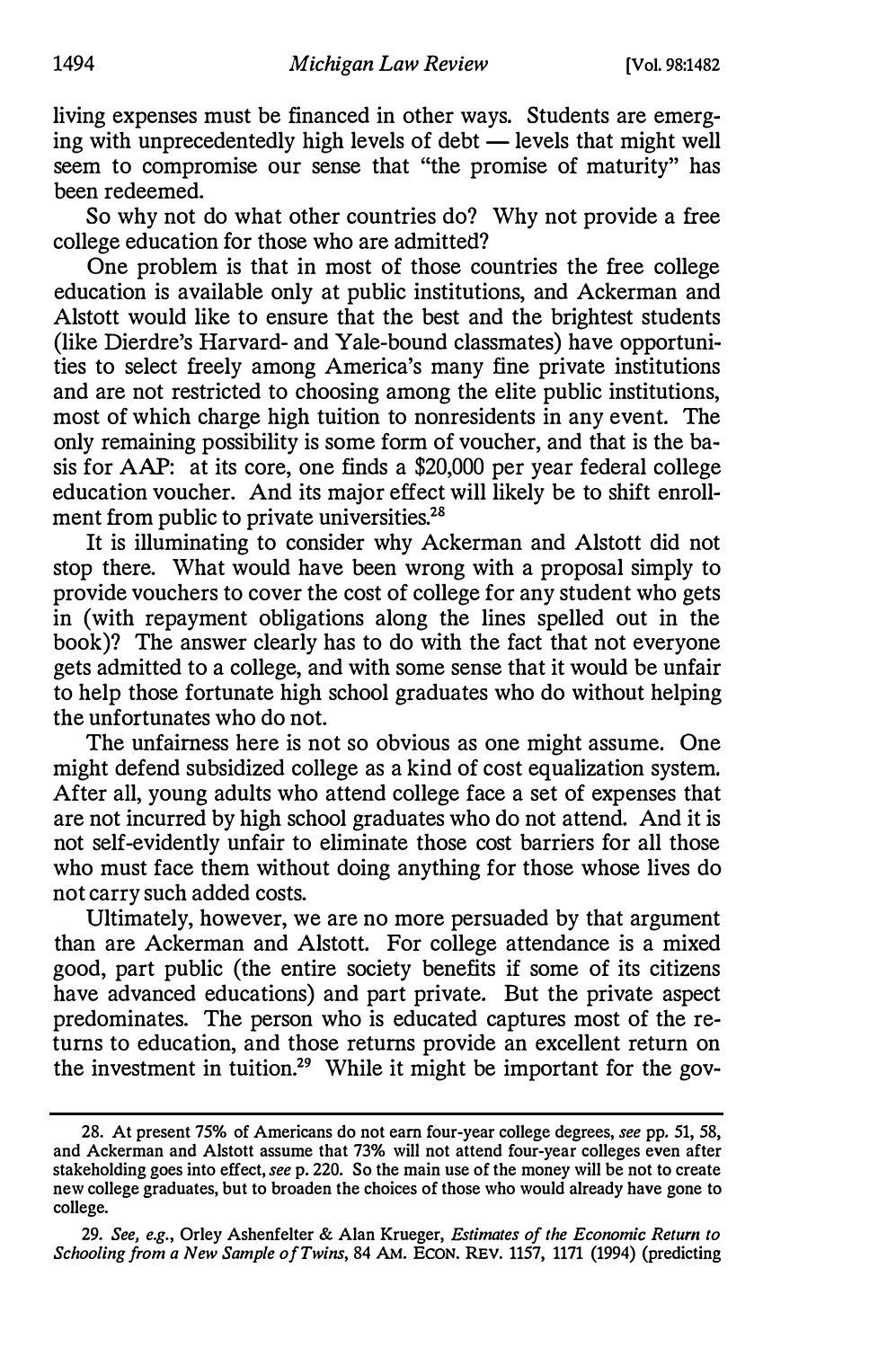ernment to take steps to ensure that credit is available for all who would attend college, or perhaps to ensure that need-based subsidies exist, there would seem to be no cause for an across-the-board subsidy for those who would invest in an already profitable enterprise.

A different defense might describe subsidized college as a hardeamed prize for the meritorious. If a race is fair, then there is nothing wrong with providing a prize for the winner and not the loser. Yet we surely understand why Ackerman and Alstott might not want to rest on that notion either. As we have noted earlier, whatever else they may be, the first eighteen years of life in America hardly look like a free sprint across a level playing field.

And so there is great attraction to the idea that, if one is going to provide college tuition vouchers for college students, then one should provide something for the non-college-bound as well. It might seem unfair to do otherwise. Even if the concept of unfairness seems too strong, one might still believe that there are political advantages to coupling a college voucher program for the haves with a different carrot for the have-nots.

As before, one must not mistake the universal distribution of equal-sized grants for the achievement of true equality. Indeed, the authors surely exaggerate when they suggest that universal \$80,000 grants would enable all young high school graduates to "enjoy the kind of relative economic independence that many children of the upper middle class take for granted today" (pp. 192-93). Upper-middleclass children carry a lifelong advantage in the form of priceless cultural and social capital.30 They may draw on their parents' experience and sophistication for valuable advice at critical moments. Moreover, preexisting wealth differences will leave intact the distinction between those who graduate from college with small amounts of debt and those who emerge with enough wealth to attend graduate school or start a business, buy a house, and pay for their own children's private schooling — thereby perpetuating their privileged position into the next generation. Indeed, to the extent that stakeholding increases access to private university education at the undergraduate level, the

30. See PIERRE BOURDIEU & JEAN-CLAUDE PASSERON, REPRODUCTION IN EDUCATION, SOCIETY AND CULTURE (Richard Nice trans., SAGE Publications 1977) (1970); see also Malamud, supra note 18, at 1880-82.

that each additional year of schooling increases wages by 12-16%); Paul E. Gabriel, Estimating the Returns to College: A Longitudinal Analysis, 2 APPLIED ECON. LETTERS 255 (1995) (estimating 12-15% rate of return for white males completing four years of college during early 1980s). To be sure, not everyone experiences the success the averages describe. Wrong economic choices are nonetheless made: students major in dying fields, or they follow their hearts into the arts and humanities and never earn enough to repay their debts. But it seems to make little sense to relieve college graduates entirely of the consequences of their choices (some of which might in fact have improved their lives in countless nonmonetary ways), particularly if the only way to do so is to take on the added cost of subsidizing those who achieve economic success.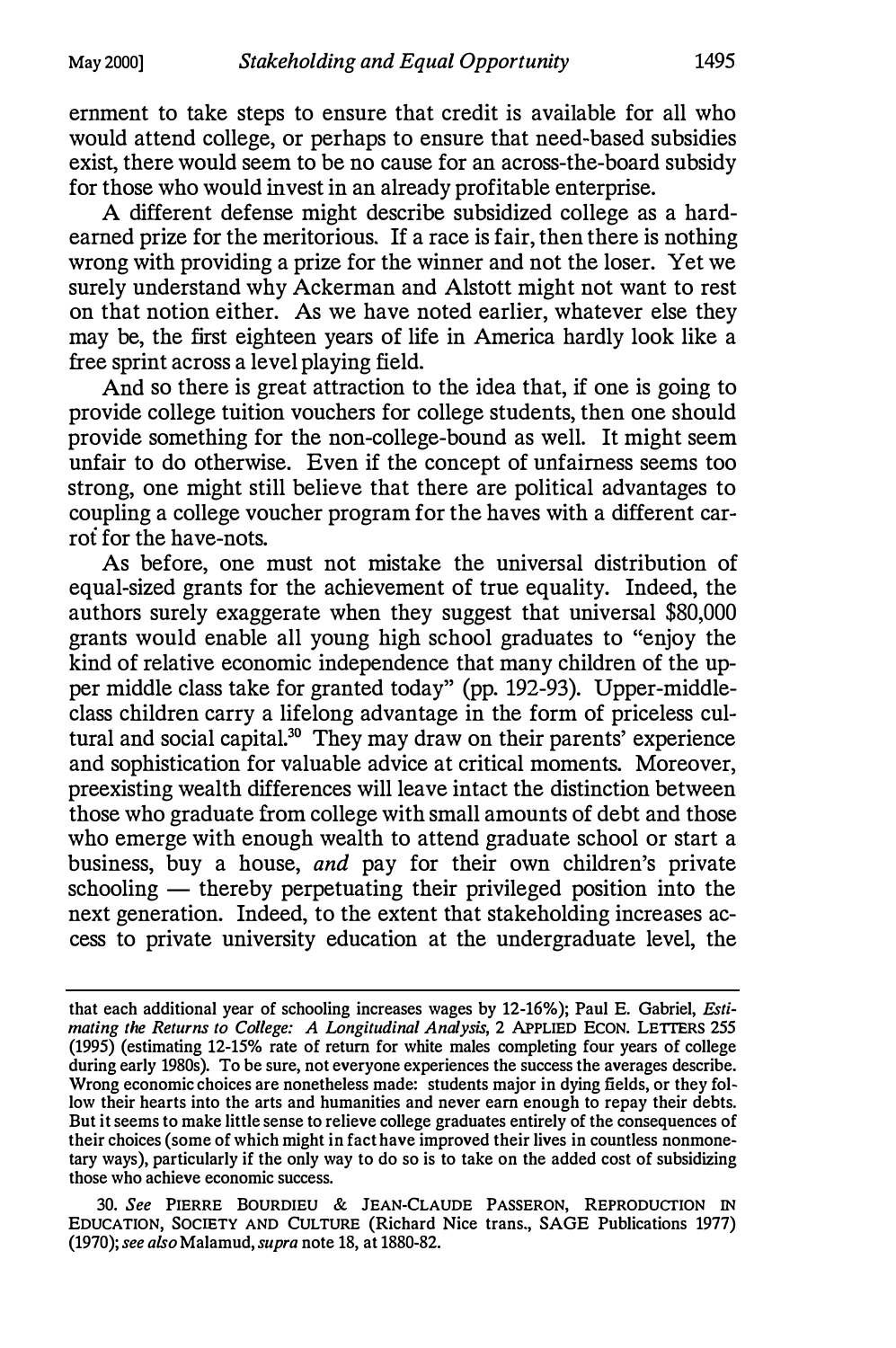likely result will be that a private university degree will have less social value than it does at present. Graduate school or other indicia of social status will simply replace it as a badge of distinction.<sup>31</sup>

The distribution of an equal demogrant would surely not produce equal opportunity. Equal opportunity would of course require the least advantaged to receive more assistance than the most advantaged. Still, equal demogrants would provide *more* equal opportunity than the status quo. Would they provide *minimally* fair opportunity to all? Suppose that by that term we mean that people with talent should, in a country as wealthy as America today, have at least the minimum resources necessary to develop that talent. Surely for many people, the assured knowledge that they could afford to pay for college would make the difference between not having that minimal level of hope and having it. For others, whose talents call for entrepreneurial capital and/or experiences that college cannot provide, an \$80,000 cash stake might not be enough. Suppose, instead, that what we mean by minimally fair opportunity is that all Americans ought to have the "equivalent" resources (p. 58) to protect themselves from the indignities of reversals of economic fortune. Why is it so clear that "equivalence" can be achieved with merely equal resources when the likelihood of economic misfortune is so much greater for those without college degrees?

But that only brings us back to earlier questions. Why were Ackerman and Alstott unwilling to provide truly equal demogrants to all? Why did they choose to make the non-college-bound wait until age twenty-one? Why do the non-college-bound receive their stakes  $over a$  period of four years  $-$  a schedule that makes sense for the payment of college tuition but may not make sense for house downpayments, business start-ups, or other legitimate uses of the funds? Why did they decide to provide a *financially inferior* stake to those who fail to complete high school?

The limitations not only compromise the program's steps toward equality, they strike us as being equally inconsistent with their other guiding principle — antipaternalism. For when all else fails, the entire program makes perfectly clear that the authors believe that attending  $\text{collecting } \sim \text{ intercepts}$  a private college  $-$  is the right thing to do. Those who do not finish high school are deemed undeserving and

<sup>31.</sup> For the dynamic nature of social hierarchies, see PIERRE BOURDIEU, THE STATE NOBILITY 277 (Laurette C. Cfough trans., 1996) (1989) (distinguishing between "upward mobility" and "structural shift" - the latter being present when a seeming improvement in credentials or occupation in fact merely maintains a person's status relative to others who are also "upwardly mobile"); see also CULTIVATING DIFFERENCES: SYMBOLIC BOUNDARIES AND THE MAKING OF INEQUALITY 5 (Michele Lamont & Marcel Fournier eds., 1992) ("According to Bourdieu, if there is a principle of organization to all forms of social life, it is the logic of distinction. In any differentiated society, individuals, groups, and social classes cannot escape this logic — which brings them together while separating them from one another.").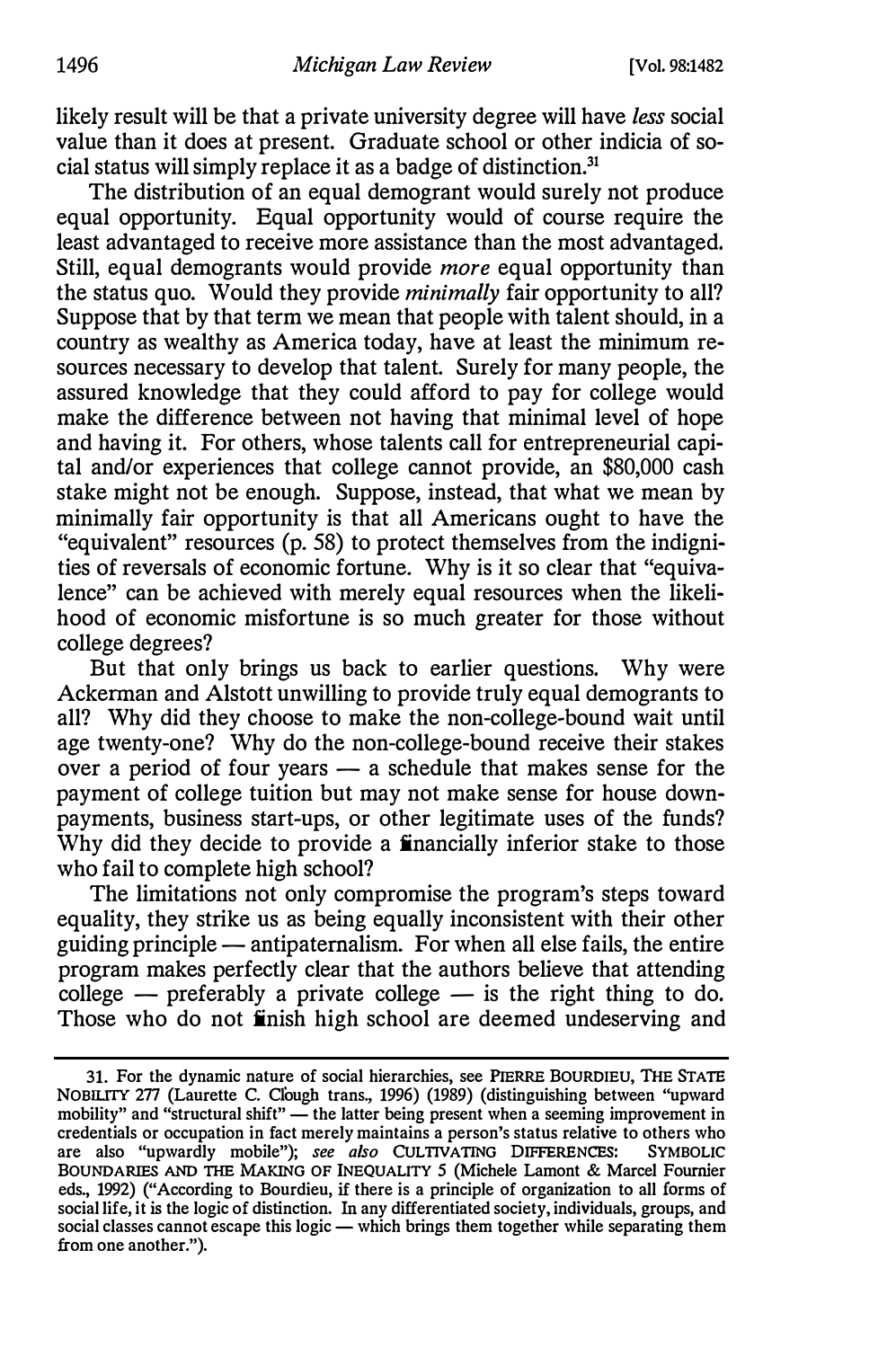treated accordingly. Those who finish high school but do not attend college receive full (if delayed) stakes, but both the size of the stake and its division into four-year increments make it clear to all that the program was not created with their needs in mind. A paternalist might well endorse the view that college graduation is vital for economic survival in the modern American economy. Ackerman and Alstott eschew paternalism. But how else can their program be justified?

\*\*\*

Permit us to shift our focus now, from matters of substance to matters of rhetoric. In writing their book, Ackerman and Alstott chose to use three rhetorical tropes that are so distracting that it becomes difficult to engage the substance of their proposals. None of them would be worthy of mention if it were an isolated exception in a 220-page book. But each is characteristic here, and together they warrant critical comment.

The first trope might be called "overclaim now, qualify later." This is a kind of intellectual bait-and-switch, whereby the authors associate AAP with an extraordinarily lofty ideal, and then, later, admit that, of course, AAP realizes that ideal only incompletely. In their most exuberant voice, Ackerman and Alstott claim that stakeholding offers Americans:

- "real equality of opportunity" (p. 7);
- a "fair chance to pursue happiness" (p. 9);
- "a fair share of the patrimony left by preceding generations" (p. 9);
- "a priceless buffer against the predictable shocks of the marketplace" (p. 10);
- "a cushion in hard times and a source of entrepreneurial energy in better ones" (p. 10);
- "a beacon of hope" "[f]or those growing up in the ghettos of America" (p. 10);
- "economic independence for all" (pp. 11, 25), and
- "a genuine alternative to social division and moral drift" (p. 217).

At other points, they make surprisingly broad claims about the collateral effects of their proposal:

- "[Stakeholding] will . .. inject much-needed competition among universities for the stakeholding dollar" (pp. 10, 53).
- "[S]takeholding will create a certain space for civic reflection ... " (p. 185).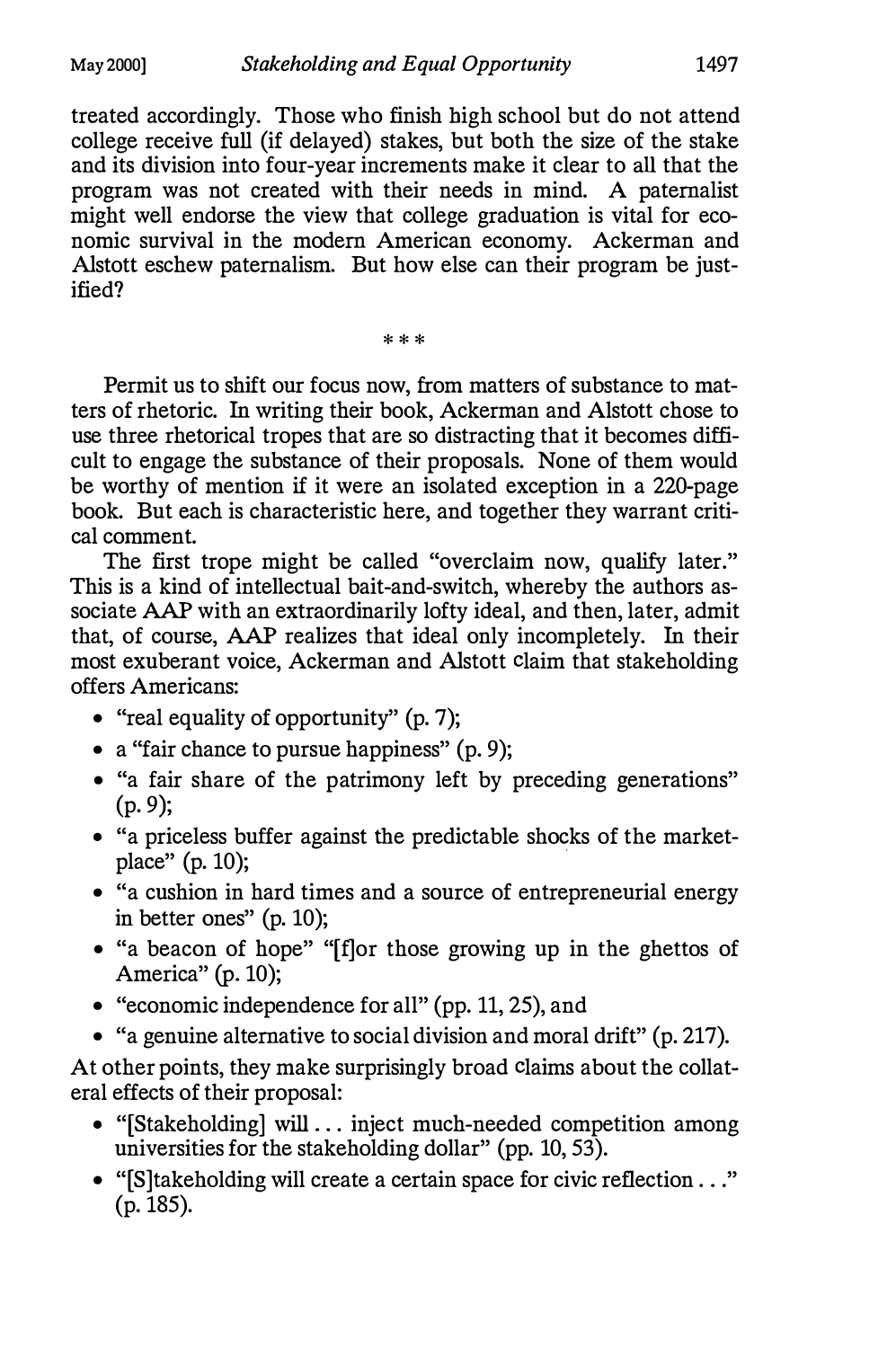• "[S]takeholding will also encourage a purer form of patriotism" (p. 186).

We don't mind bold claims, but something is amiss here. These are not the conclusions that follow upon pages of analysis. They come as disembodied pronouncements in the text, and then become the premises for further discussion. Perhaps that is an appropriate way to write a lobbyist's brief. But it is frustrating and confusing for someone who is just trying to figure out what direction public policy ought to be take.

Nor is the problem ameliorated when, in other passages, the authors seem to be making much more modest claims:

- "We do not suppose that our proposal suffices to achieve the ideal of equal opportunity. Not only educational reform but the special problems posed by serious physical or mental handicaps are beyond the scope of our initiative" (p. 34).
- "To be sure, it only takes one large step toward equal opportunity" (p. 42).
- "Stakeholding cannot directly compensate for differentials in early education and childhood experiences. But it can guarantee access for all college-ready students regardless of their parents' income and wealth" (p. 52).
- "Even if stakeholding were adopted, we would be far from an America in which all children began adult life with **first-rate edu**cations and roughly equal resources, regardless of their parents' success or failure in the marketplace" (p. 103).

Rather than helping to clarify the authors' broader claims, these more measured statements serve only to exacerbate our confusion about why the aggressive claims were made in the **first place**.

The second trope is a seemingly unembarrassed misanthropy, directed at everyone but the solid college-attending upwardly mobile middle class. Ackerman and Alstott patronize the working class and demonize the wealthy. Four examples (again, the emphasis is ours):

- "Joe Six-Pack is every bit as much of an American as Joe College . . . . Because these high school graduates are not going to college, they will have to wait until their twenties to gain access to their stakes. But we do not think that this delay will prove very controversial. Most high school graduates would themselves concede that they need some seasoning in the school of hard knocks before they can be trusted with eighty thousand dollars" (p. 56).
- <sup>o</sup>"[A larger stake would be unwise .... ][W]ould it really be good to transform the average American into a spoiled brat living in New York on an overly large trust fund?" (p. 192).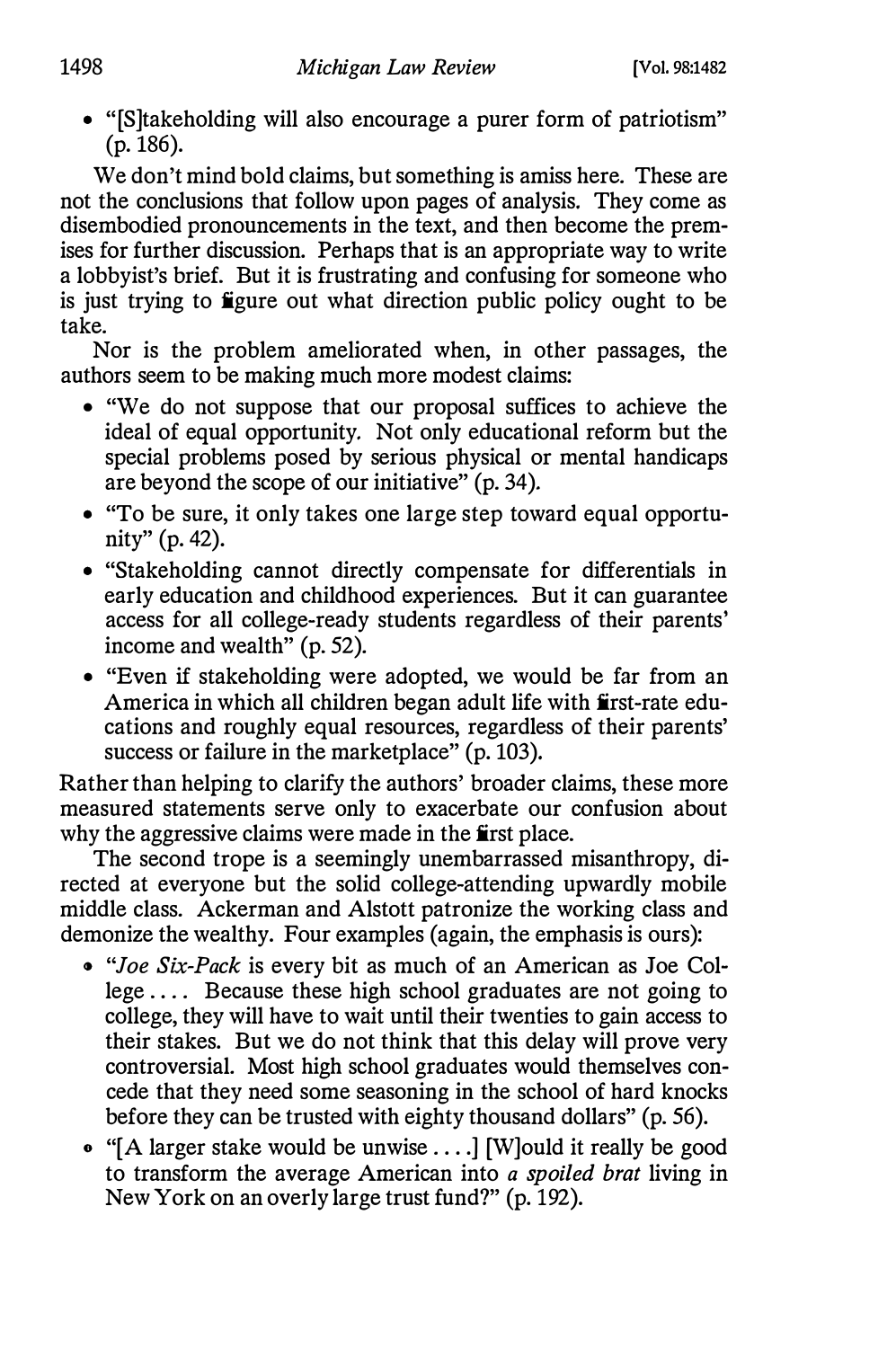- "It will be easy for culture critics to sneer as Joe American uses his stake to agonize over the car he should buy or the clothes he should wear" (p. 192).
- "Some *spoiled brats* from the suburbs will blow their stakes, while millions of poor kids from the center city will make the most of their one big chance" (p. 197).

What kind of intellectual work is all this doing? Maybe it is merely intended to show that Ackerman and Alstott want everyone to be more like the solid American scion of the middle class  $-$  Joe College. Maybe it is intended to show that members of the working classes  $-\frac{1}{2}$ Joe Six-Pack or Joe American — are hopelessly vain and must pass through the crucible of hard experience before achieving the rational temperament that is the middle-class birthright. The fact that some "hard knocks" have long-term negative consequences seems not to matter to the authors as they insist that members of the working classes wait an extra four years to start working toward economic adulthood. Maybe these comments are intended to show that the wealthy and the suburbanite young adults are really spoiled brats for whom we should have no sympathy. Coming from two members of the Yale Law School faculty, however, it all reads as decidedly inappropriate. What is the point of antipaternalism if it is mixed with such obvious disrespect?

Through their negative typecasting of all but the solid collegeattending middle class, the authors miss much of the moral drama that will face the new stakeholders from sub-middle-class families. Young adults will be under tremendous moral pressure to use stake resources to help other members of their families  $\frac{1}{x}$  be it parents, grandparents, or non-stake-eligible siblings. Young African Americans will likely feel particularly strong pressure in this regard, both because their extended families are more likely to experience economic downturns<sup>32</sup> and because the cultural norms of the community lean toward greater interdependency.<sup>33</sup> Women will face particularly harsh choices. A woman can bet on the stability of her marriage and use her stake funds to substitute for her paycheck in order to stay home with her children - or, instead, she can look at the hard statistics on divorce in this country<sup>34</sup> and take a marriage-threatening stand by investing in her

<sup>32</sup> See Deborah C. Malamud, Affirmative Action, Diversity, and the Black Middle Class, 68 U. COLO. L. REV. 939, 967-88 (1997) (describing the economic precariousness of the Black middle class).

<sup>33.</sup> See John Simpkins, All in the Family, The NEW REPUBLIC, July 1, 1996, at 27, 27 ("[T]his endless succession of family obligations can make it impossible to accumulate wealth. Everyone survives, but people with the ability and opportunity are prevented from moving ahead."); see also Rose Merry Rivers & John Scanzoni, Social Families Among African Americans: Policy Implications for Children, in BLACK FAMILIES 333, 341-43 (Harriette Pipes McAdoo ed., 3d ed. 1997).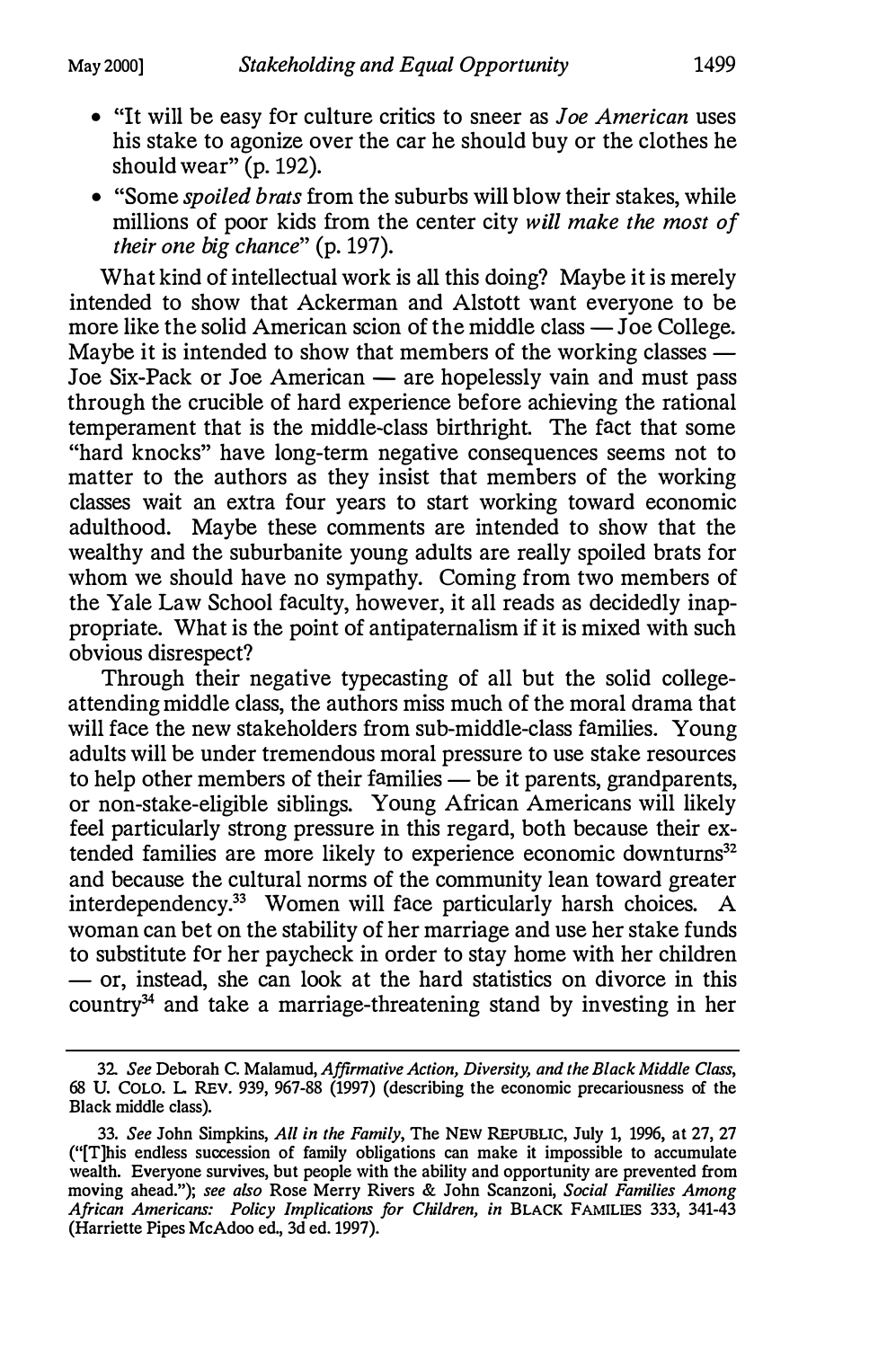own education and career. The authors acknowledge the difficult choices young adults will face.<sup>35</sup> But they trivialize these choices when they insist on characterizing young people as vain, ignorant, shortsighted, or spoiled.

The third stylistic trope is a willingness to construct hypothetical straw critics of their proposal (styled as welfarists, libertarians, or communitarians), and then to caricature and ridicule them. Once again, a few examples should illustrate the point (here, too, the emphasis is ours):

- "This question [whether there should be restrictions on how a stake is used] bears the mark of the welfarist mindset" (p. 9).
- "We do not join those who would *cheerfully sweep away the leg*islative achievements of the Progressives, the New Deal, and the Great Society" (p. 11).
- "[T]he libertarian would have us ignore the more subtle, yet still pervasive, ways in which educational inequalities shape the future capacities of children to form and achieve their objectives in later life" (p. 23).
- "We disagree [with communitarians]  $\dots$  It is *simply silly* to suppose that elected politicians, of all people, could lead a sensitive moral dialogue  $\ldots$ ." (p. 43).
- "At this point, we expect, libertarians will begin squirming .... But . . . [ o ]ur hypothetical libertarian has *cried 'thief'* one time too often in condemning the trusteeship tax [a proposed annual tax equal to 2% of wealth]" (pp. 85-86).

Once again, we do not understand what intellectual work these passages are doing. Why are Ackerman and Alstott bothering to respond to critics who are imprisoned by their mindsets, who would cheerfully sweep achievements away, who ignore subtleties, who make silly suppositions about the capacities of politicians, and who cry thief? Why are they not identifying the more serious questions about their proposal and simply addressing them?

\*\*\*

These rhetorical distractions might be only minor distractions if they were only a little bit of clutter in a book that was willing to de-

<sup>34.</sup> See, e.g., Larry L. Bumpass, What's Happening to the Family? Interactions Between Demographic and Institutional Change, 27 DEMOGRAPHY 483, 485 (1990) (projecting that 60% of first marriages will end in divorce if current trends persist).

<sup>35.</sup> They in fact seem to endorse the choice to stay at home, saying that "[i]n the short term, stakeholding will enhance the power of women to make the most sensible accommodation to an unjust reality." See pp. 207-08. Sensible for whom? The children, or the women in marriages of which half will end in divorce?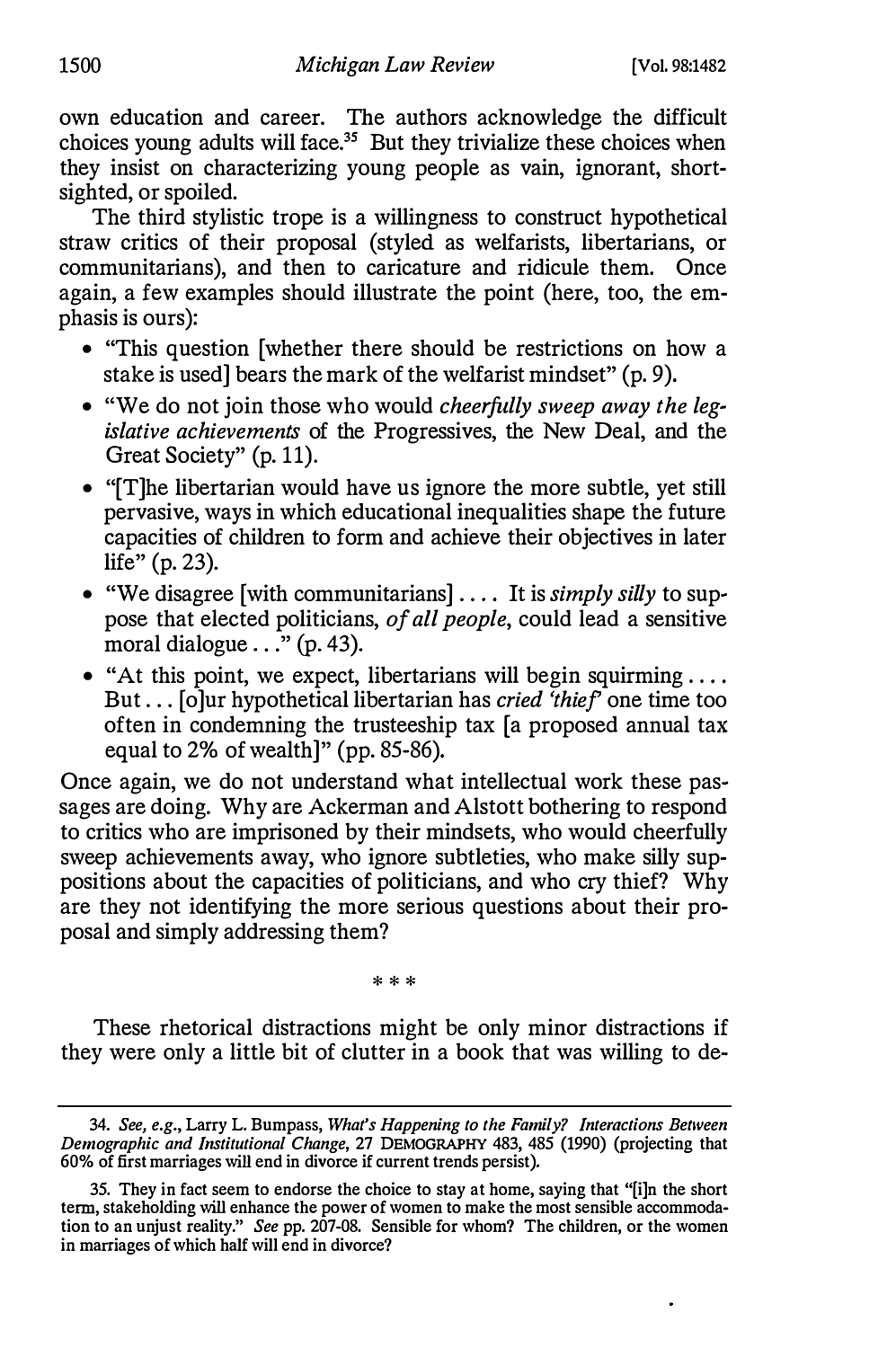fend its premises head-on. But The Stakeholder Society is not that book.

Take, for example, the antipatemalist premise. Over the past three decades, several prominent economists and policy analysts have supported the idea of giving every young person a "human capital account" that could be used for education and training over the course of their lives.<sup>36</sup> Ackerman and Alstott dismiss such proposals as follows:

[A]s a matter of principle, we reject this notion of freedom-withinboundaries....  $[A]$  large middle group will be denied real freedom. For them, building 'human capital' may not be the best life plan....  $[T]$ hey may put a premium on some seemingly frivolous, but to them important, item like foreign travel or an unforgettable wedding. We believe that these young men and women should be no less free than their collegebound peers or the richer kids across town who are making similar decisions with their parents' money. We are repelled by programs that require kids from the wrong side of the tracks to justify their lives to a government bureaucrat. [pp. 215-216; emphasis added]

Ackerman and Alstott do not seem to care that this form of argument proves way too much. As far as they are concerned, once one has decided to use a public program to transfer resources to a recipient, any restrictions on the use of those resources become threats to both liberty (the recipient's freedom to choose without having to answer to a "government bureaucrat") and equality (the recipient's ability to be as frivolous as a richer kid).

This principle would seem to require that all in-kind programs, from public schools to food stamps, from subsidized housing to Medicaid, be "cashed out." Universal health care would be an infringement on the individual's right to buy cigarettes rather than penicillin. The fact that in-kind programs have expanded rapidly in America over the past thirty years, while cash programs have stagnated, might lead one to wonder why the general public has missed Ackerman and Alstott's point.

The answer is that, in a capitalist economy rooted in a conception of private property, the collective decision to tax and redistribute is morally significant. It involves a joint decision to infringe on the "freedom" of the taxpayer. The principles that justify that decision, grounded in commitments to the collective good, serve just as well to justify restrictions on the "freedom" of the recipient. If the reason to take money away from the rich is that we want to enhance opportunities for the less fortunate, that same reason is perfectly adequate to say

<sup>36.</sup> Ackerman and Alstott's cites include ROBERT HAVEMAN, STARTING EVEN 168-71 {1988); James Tobin, Raising the Incomes of the Poor, in AGENDA FOR THE NATION 77, 92- 93 (Kermit Gordon ed., 1968); and William A. Klein, A Proposal for a Universal Personal Capital Account, 268 n.56 (Institute for Research on Poverty Working Paper No. 422-77, 1977).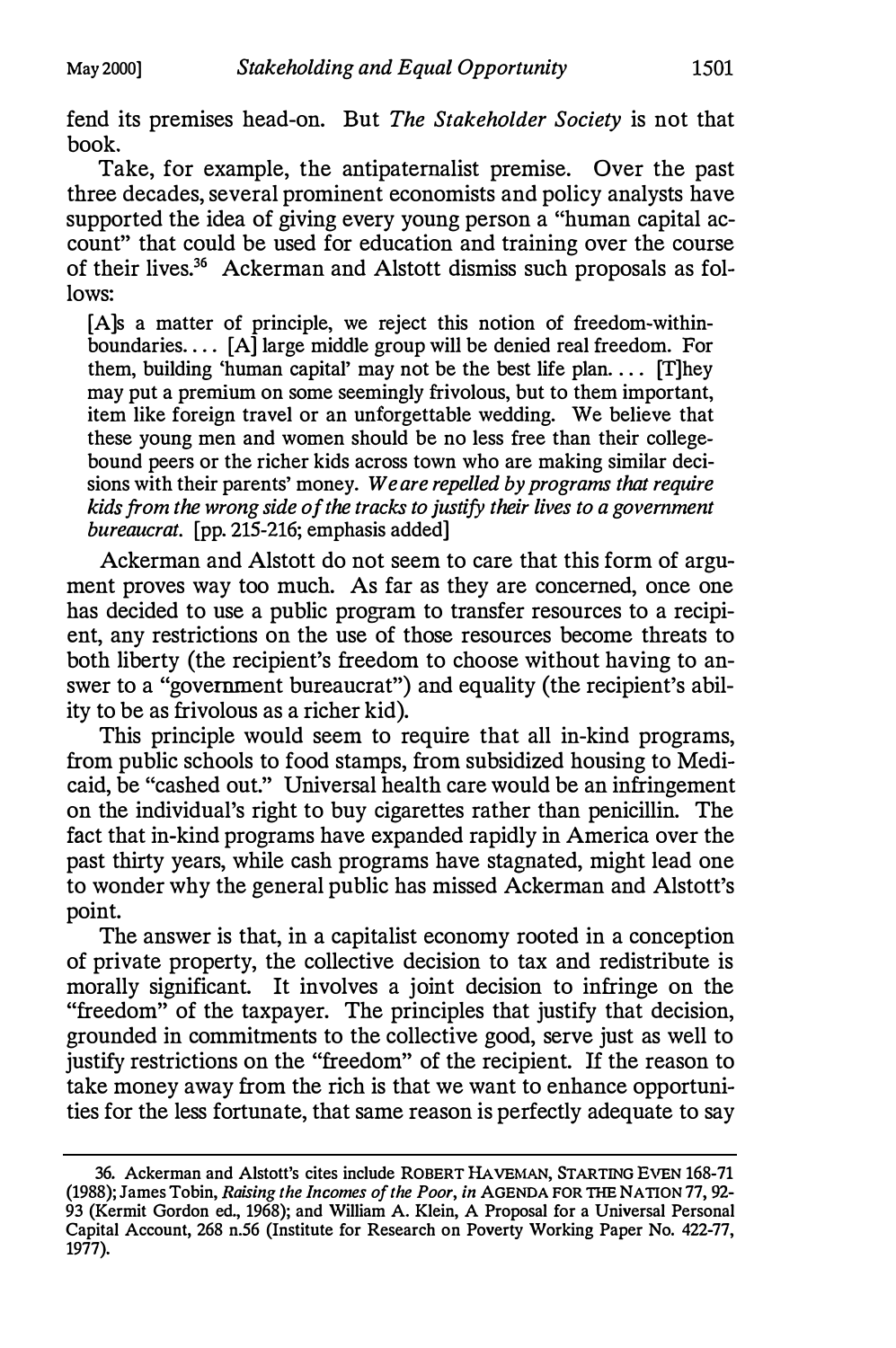that we want to spend the money in ways that will have that effect for more than just a day.

That brings us to our final criticism. Ackerman and Alstott have proposed a very expensive program. The \$255 billion per year they propose to spend on stakeholding is almost as much as the nation currently spends on public primary and secondary education.<sup>37</sup> But they offer no reason why anyone not hobbled by their self-imposed antipaternalism constraint would choose to spend the money on stakeholding rather than on programs targeted at the needs of the most disadvantaged members of our society. For Ackerman and Alstott, "the point of stakeholding," first and foremost, "is to liberate each citizen from government"  $(p. 9)$ . But for many of their readers — and cer $t_{\text{sim}}$  tainly for us — the point of social spending on this scale should be to liberate the most disadvantaged among us from their dire unmet social and economic needs. While we are very cognizant that social and economic inequalities are meaningful and are a matter of concern even when they occur among those in the upper half of the American income distribution,<sup>38</sup> we find the unmet needs of those in the bottom half far more compelling on a moral level.

If we had \$255 billion a year to spend, we would spend it on programs aimed at the massive inequalities experienced by poor children in their early years. Consider the case of families with one child, under the age of six years old. About 40% of them have annual incomes of \$50,000 a year or more; 10% have incomes of more than \$100,000 per year. But over a million such families  $-18\%$  of the total  $-$  have less than \$15,000 in annual income.<sup>39</sup> Rates of childhood poverty vary by race and ethnicity: in 1998, 10.6% of non-Hispanic White children were living in poverty, compared with 34.4% of Hispanic children and 36.7% of Black children.<sup>40</sup> The disproportionate concentration of poverty within certain minority groups provides still another reason why we align ourselves with those who find the greatest moral significance in the needs of America's least fortunate.<sup>41</sup>

The problem is that poverty programs, to be effective, need government. They need social workers. They need people with expertise

38. See, e.g., Malamud, supra note 18.

39. See U.S. Census Bureau, Income in the United States: 1998 (P60-206) tbl. 5 (last revised Mar. 3, 2000), <http://www.census.gov/hhes/www/income98.htm>.

40. See id. app. B, tbl. B-2.

<sup>37.</sup> See U.S. CENSUS BUREAU, U.S. DEP'T OF COMMERCE, STATISTICAL ABSTRACT OF THE UNITED STATES: 1999 tbl. 512 {119th ed. 1999) [hereinafter 1999 STATISTICAL ABSTRACT], <http://www.census.gov/govs/school/96tables.pdf> {showing U.S. expenditures of \$264,240,000,000 and \$279, 353,000,000 for fiscal year 1995 and 1996, respectively).

<sup>41.</sup> See, e.g., GOSTA EsPING-ANDERSEN, THE THREE WORLDS OF WELFARE CAPITALISM (1990); ROBERT G. GOODIN, REASONS FOR WELFARE (1988); Thomas C. Grey, Poverty and Need: The Welfare State and Theories of Distributive Justice, 28 STAN. L. REV. 877 {1976).